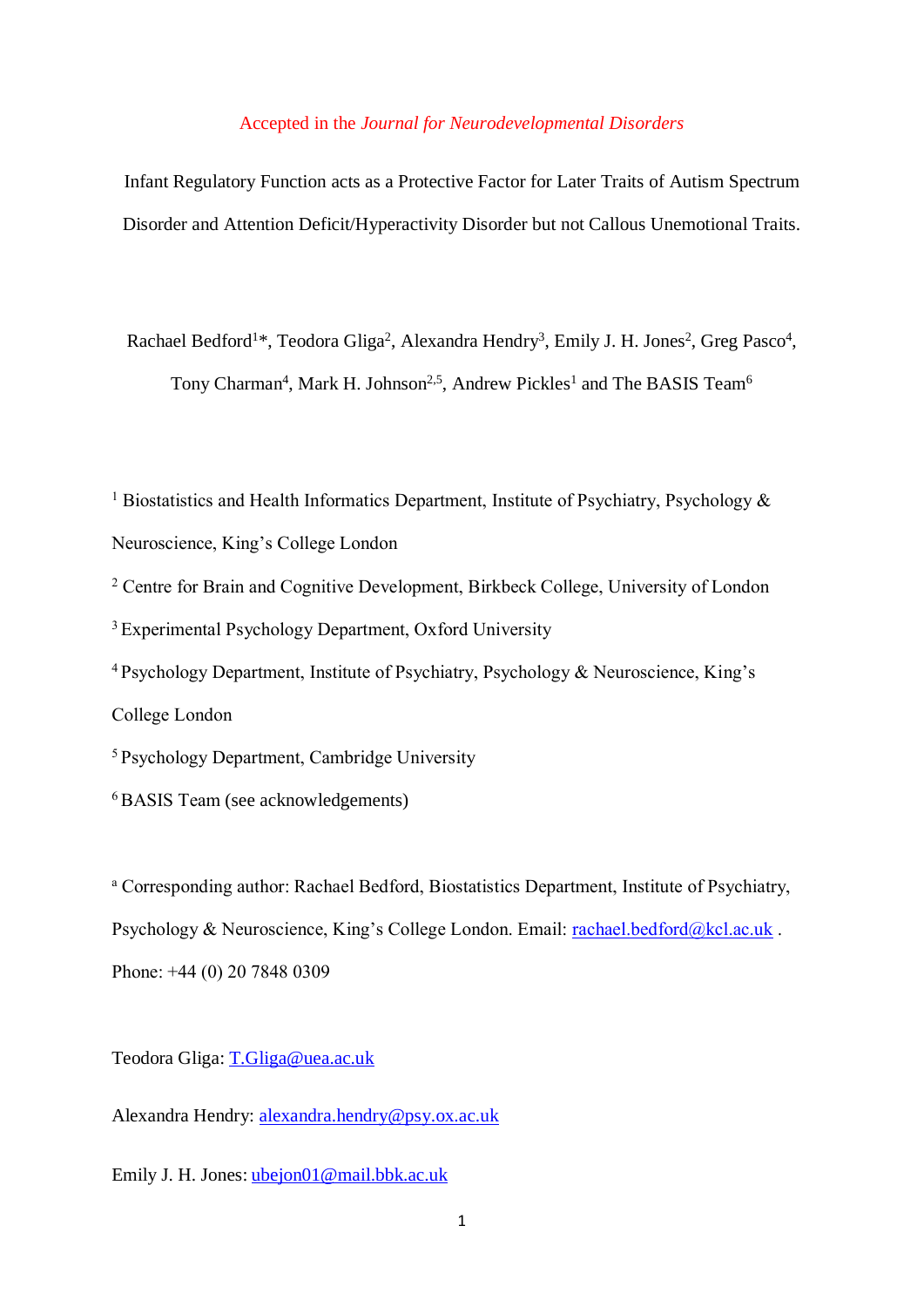Greg Pasco: [greg.pasco@kcl.ac.uk](mailto:greg.pasco@kcl.ac.uk)

Tony Charman: [tony.charman@kcl.ac.uk](mailto:tony.charman@kcl.ac.uk)

Mark H. Johnson: [mark.johnson@bbk.ac.uk](mailto:mark.johnson@bbk.ac.uk)

Andrew Pickles: [andrew.pickles@kcl.ac.uk](mailto:andrew.pickles@kcl.ac.uk)

*Keywords:* Autism Spectrum Disorder, Attention Deficit/Hyperactivity Disorder, Callous

Unemotional Traits, Executive Function, Infants At Risk, Regulatory Function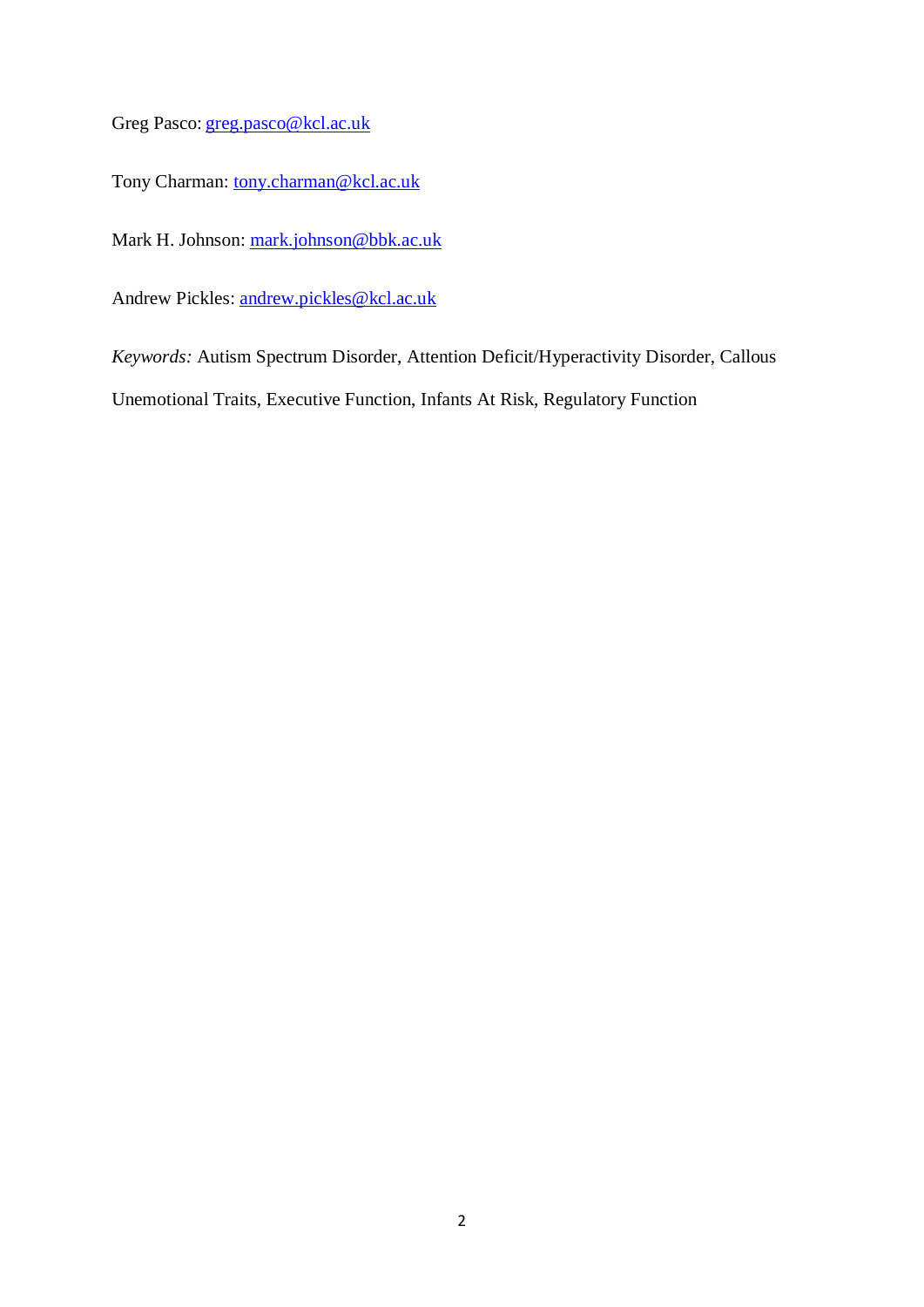## *Abbreviations*

- ADHD Attention Deficit/Hyperactivity Disorder
- ADI-R Autism Diagnostic Interview-Revised
- ADOS-2 Autism Diagnostic Observational Schedule Second Edition
- ADOS-G Autism Diagnostic Observational Schedule Generic
- AOSI Autism Observation Scale for Infants
- ASD Autism Spectrum Disorder
- BAP Broader Autism Phenotype
- BASIS British Autism Study of Infant Siblings
- CU Callous Unemotional
- DAWBA Development and Well-Being Assessment
- DSM-5 Diagnostic and Statistical Manual 5<sup>th</sup> edition
- EF Executive Function
- IBQ-R Infant Behavior Questionnaire-Revised
- ICU Inventory of Callous Unemotional Traits
- RCO Regulatory Capacity/Orienting
- RF Regulatory Function
- SCQ Social Communication Questionnaire
- SRS-2 Social Responsiveness Scale Second Edition
- VABS-II Vineland Adaptive Behavior Scales Second Edition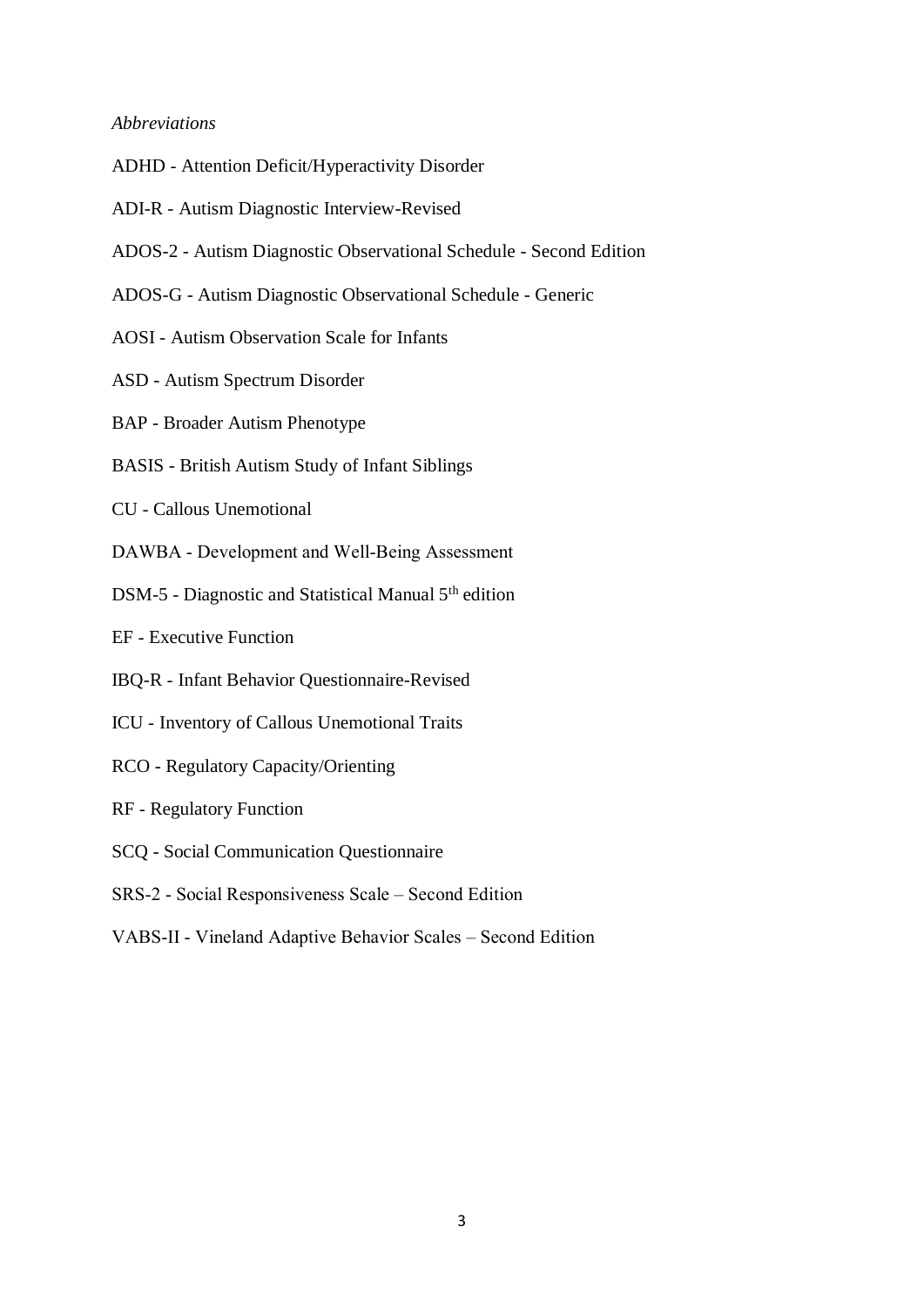## Abstract

**Background:** Reduced Executive Functions (EF) are commonly associated with developmental conditions (e.g. Autism Spectrum Disorder, ASD; Attention Deficit/Hyperactivity Disorder, ADHD), although EF seems to be typical in children with Callous Unemotional (CU) traits. Regulatory Function (RF) is a proposed infant precursor that maps on onto factors driving later EF. Here, we first test whether RF is specifically and negatively associated with ASD and ADHD traits, but not CU traits. Second, we test whether RF can act as a protective factor, by moderating the association between infant markers and subsequent ASD and ADHD traits. **Methods:** Participants were 79 infants at high  $(N = 42)$ and low  $(N = 37)$  familial risk for ASD. Data come from the 14-month infant visit: (Autism Observational Scale for Infants; AOSI; Activity level and RF from the Infant Behavior Questionnaire; IBQ) and the 7-year visit (ASD traits: Social Responsiveness Scale, SRS; ADHD traits: Conners 3, CU traits: Inventory of Callous Unemotional traits). **Results:** Infant RF was negatively associated with later traits of ASD ( $B = -0.5$ ,  $p = 0.01$ ) and ADHD inattention (B = -0.24, p = 0.02) but not hyperactivity (B = -0.25, p = 0.10), or CU traits (B = 0.02,  $p = 0.86$ ). RF moderated the association between infant AOSI score and ASD traits, with a significant effect in those with low RF (B = 0.10, p = 0.006), not high RF (B = 0.01, p  $= 0.78$ ). Similarly, for ADHD, infant Activity level was associated with later ADHD inattention in those with low (B = 0.17, p = 0.04) but not high RF (B = 0.07, p = 0.48). For ADHD hyperactivity symptoms, Activity level was predictive at both high and low levels of RF. **Conclusions:** Strong RF may allow children to compensate for other atypicalities, thus attenuating the association between infant markers and later disorder traits. While infant RF was associated with both ASD and ADHD inattention traits, there was no association with ADHD hyperactivity or CU traits. This suggests that any protective effect may not be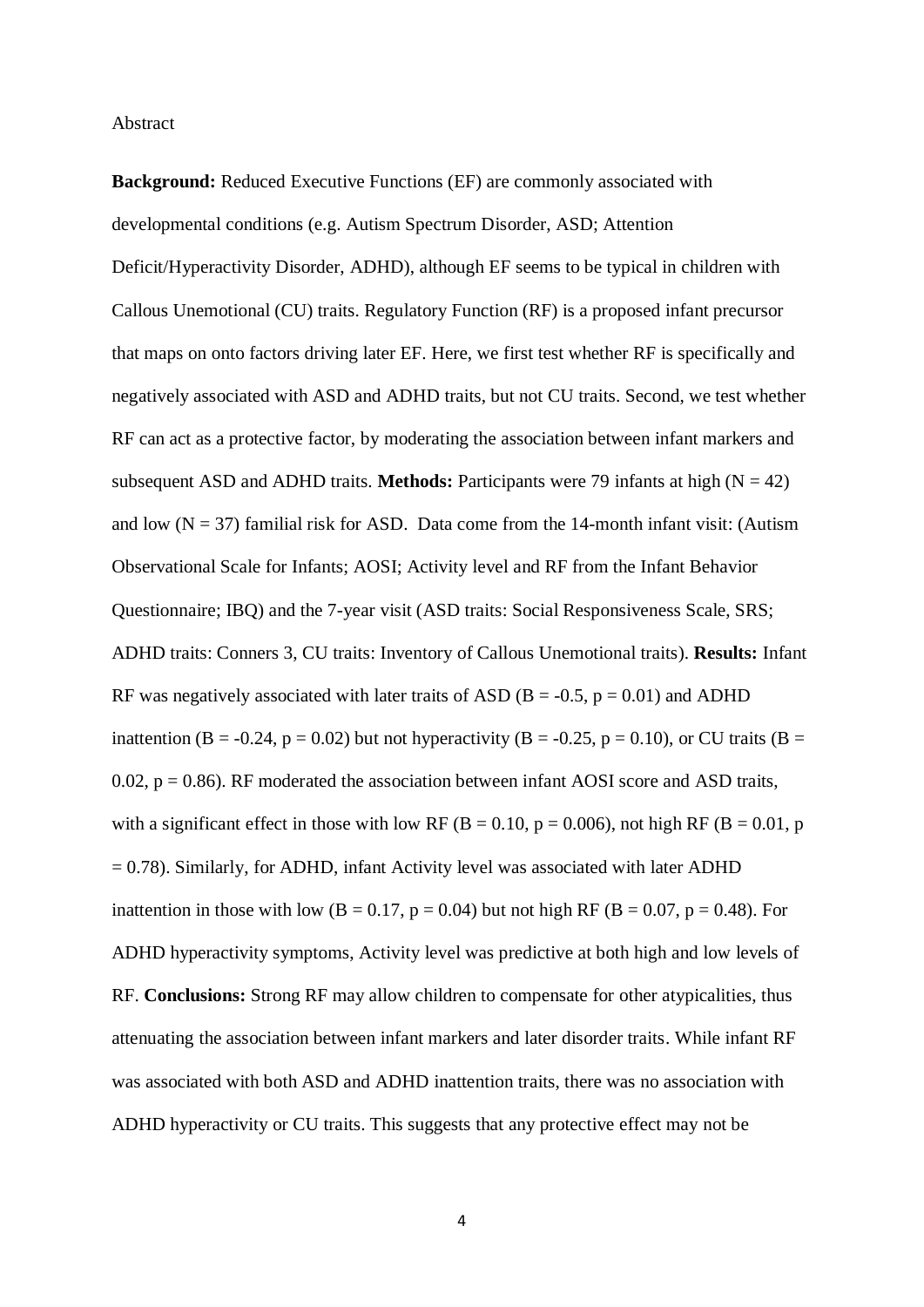universal and emphasises the need for a better understanding of the underlying moderating mechanisms.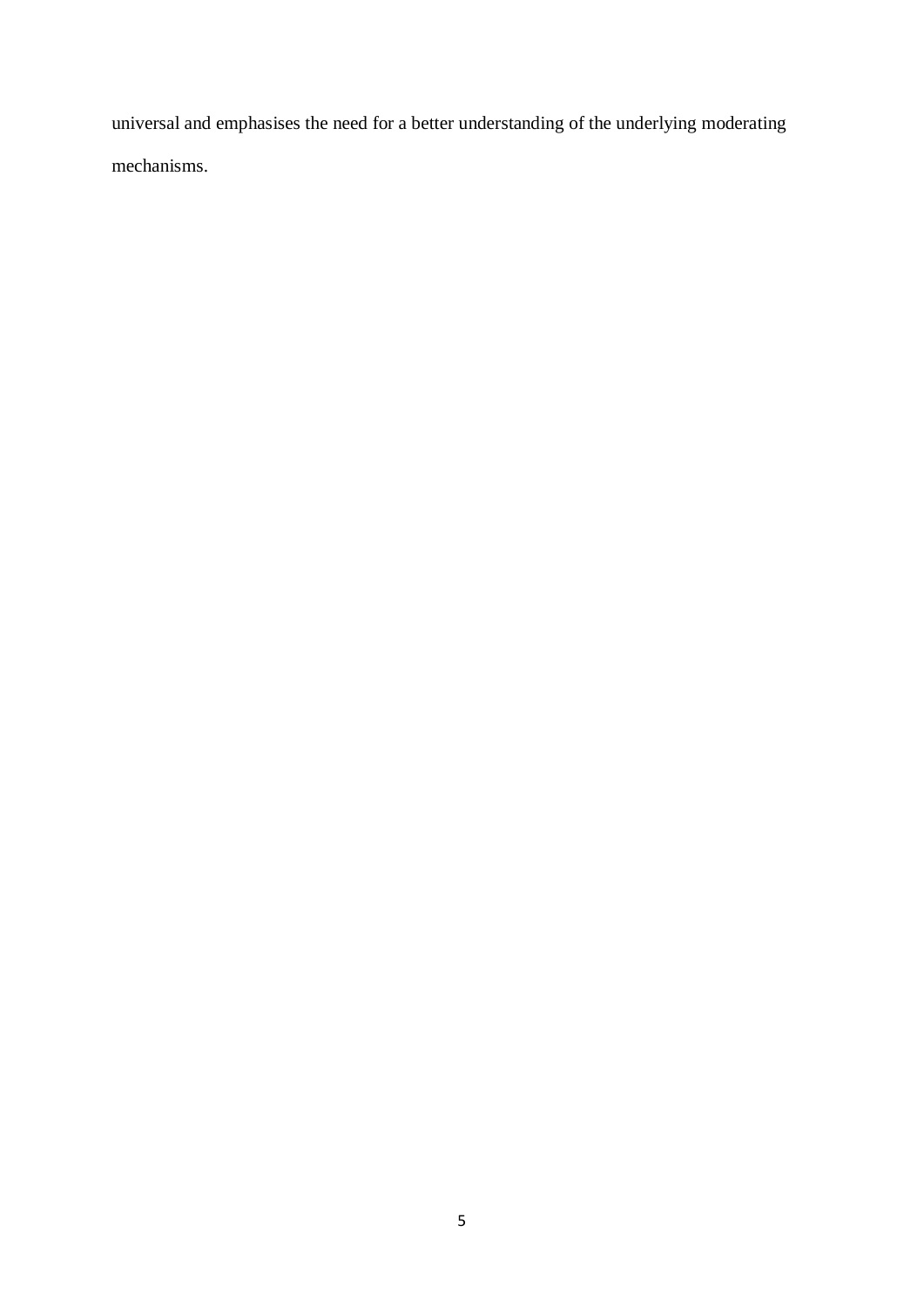## Background

Executive Functions (EF) refer to a set of skills including planning, online monitoring, inhibition and working memory, which support the ability to set and achieve goals (Diamond, 2013). EF difficulties are associated with a broad range of acquired and developmental disorders (Snyder et al., 2015), including Autism Spectrum Disorder (ASD; Demetriou et al., 2017) and Attention Deficit/Hyperactivity Disorder (ADHD; Willcutt, Doyle, Nigg, Faraone & Pennington, 2005). Johnson (2012) argues that the co-occurrence between poor EF and some neurodevelopmental disorders could arise because young children with poor EF skills are less able to adapt to, or compensate for, atypicalities in other brain systems early in life. In typical development, EF emerges across a protracted period, and is commonly only measured experimentally from around preschool age. Thus, in order to test for potential moderating effects of EF earlier in life, it is necessary to identify precursors to EF during infancy. One such proposed precursor (Hendry, Jones & Charman, 2016) is infants' Regulatory Function (RF), a set of processes that modulate an individual's response/reactivity to a change in their environment.

Children with Autism Spectrum Disorder (ASD) show high levels of co-occurring conditions including ADHD (Simonoff et al., 2008) and Callous Unemotional (CU) traits (Leno et al., 2015). In order to tease apart shared and distinct pathways, it is helpful to compare conditions with and without shared genetic overlap. There is high co-occurrence and overlapping genetic risk between ASD and Attention Deficit/Hyperactivity Disorder (ADHD; Rommelse, Franke, Geurts, Hartman, & Buitelaar, 2010; Simonoff et al., 2008; Taylor et al., 2013). Indeed, this has been taken by some to suggest a common developmental pathway (Rommelse, Geurts, Franke, Buitelaar & Hartman, 2011). While children with high Callous Unemotional traits show some superficial phenotypic overlap with ASD, particularly in socialaffective skills such as emotion recognition, the disorders have separate genetic aetiology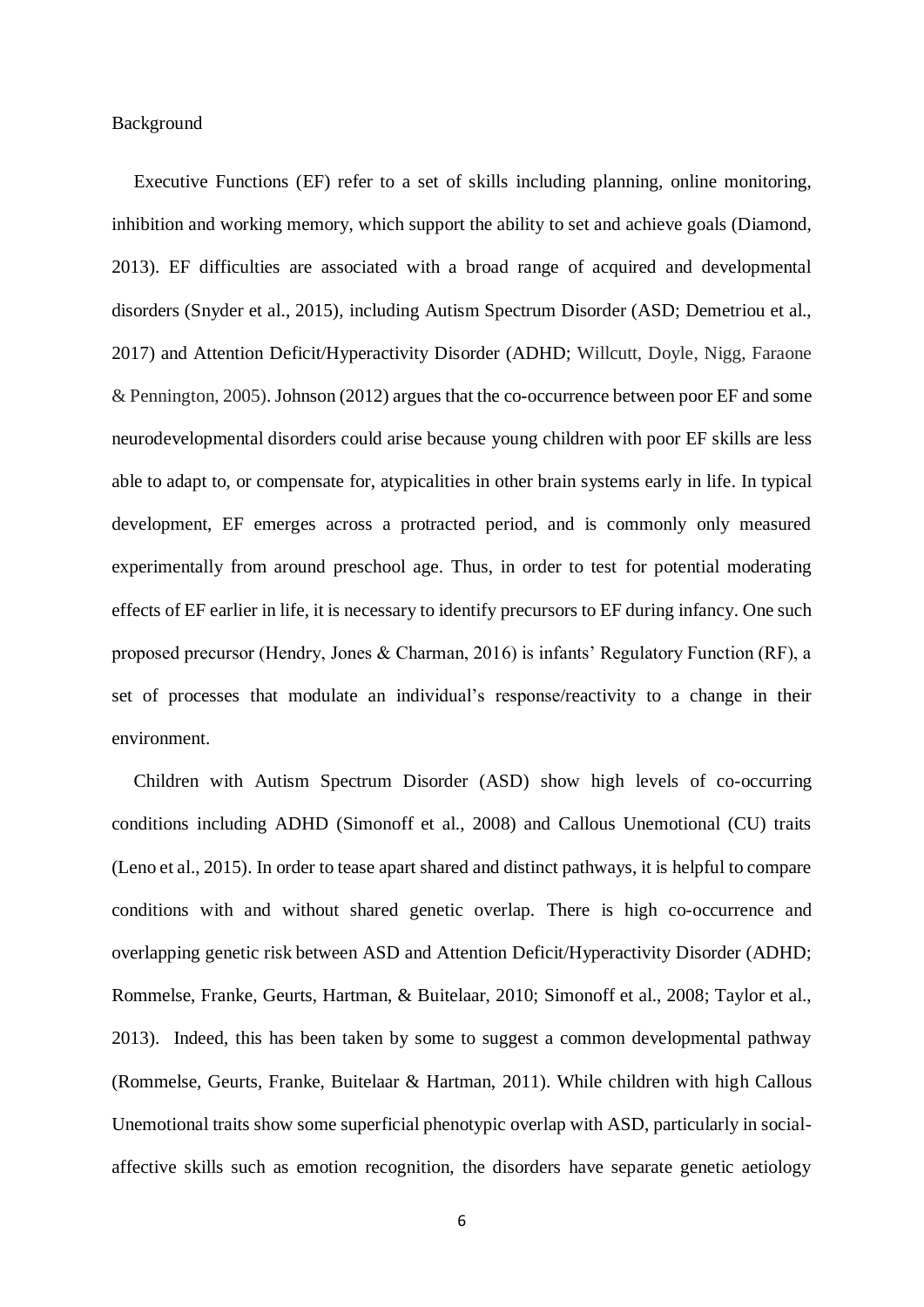(O'Nions et al., 2015). This suggests different underlying developmental pathways. The current paper aims to test two key hypotheses. First, are atypicalities in infant RF specific to traits of particular disorders (i.e. ASD and ADHD), rather than a common shared factor. Second, does infant RF moderate the association between known infant markers and later disorder traits.

Difficulties in EF have been extensively observed amongst children and adults with Autism Spectrum Disorder (ASD) (Demetriou et al., 2017), particularly for cognitive flexibility and the ability to co-ordinate multiple EF demands simultaneously (Wallace et al., 2016). Whilst EF is no longer considered likely to be the only causal mechanism involved in ASD, it may act as a modifier of the phenotype, which interacts with atypicalities in core domains such as social cognition, exacerbating or lessening symptom expression (Mundy, Henderson, Inge, & Coman, 2007; Johnson, 2012). ADHD has been linked most consistently to difficulties with inhibitory control, and the co-occurrence of ADHD symptoms in ASD is associated with lower performance on inhibition tasks (Craig et al., 2016; Wallace et al., 2016). As with ASD, there is debate in the literature about the extent to which EF difficulties represent a core component of the disorder rather than a co-occurring component (Nigg et al., 2005).

While associated EF deficits are indeed common across different developmental disorders, they may not be universally affected in atypical development. Children with high Callous Unemotional (CU) traits are characterised by a lack of guilt, remorse and empathy; traits thought to map onto the construct of psychopathy (Cleckley, 1941; Hare, 2003). Very limited research has specifically investigated EF in individuals with high CU traits. Amongst children with ASD, who overall show difficulties with conflict monitoring (Tye et al., 2014), those with higher co-occurring CU traits are associated with relatively *superior* conflict monitoring (Tye et al., 2017). Other studies show no difference in executive function performance between autistic children and adolescents with high versus low co-occurring CU traits (Carter Leno et al. 2015; Rogers et al., 2006). In the current paper, we test whether an infant precursor to later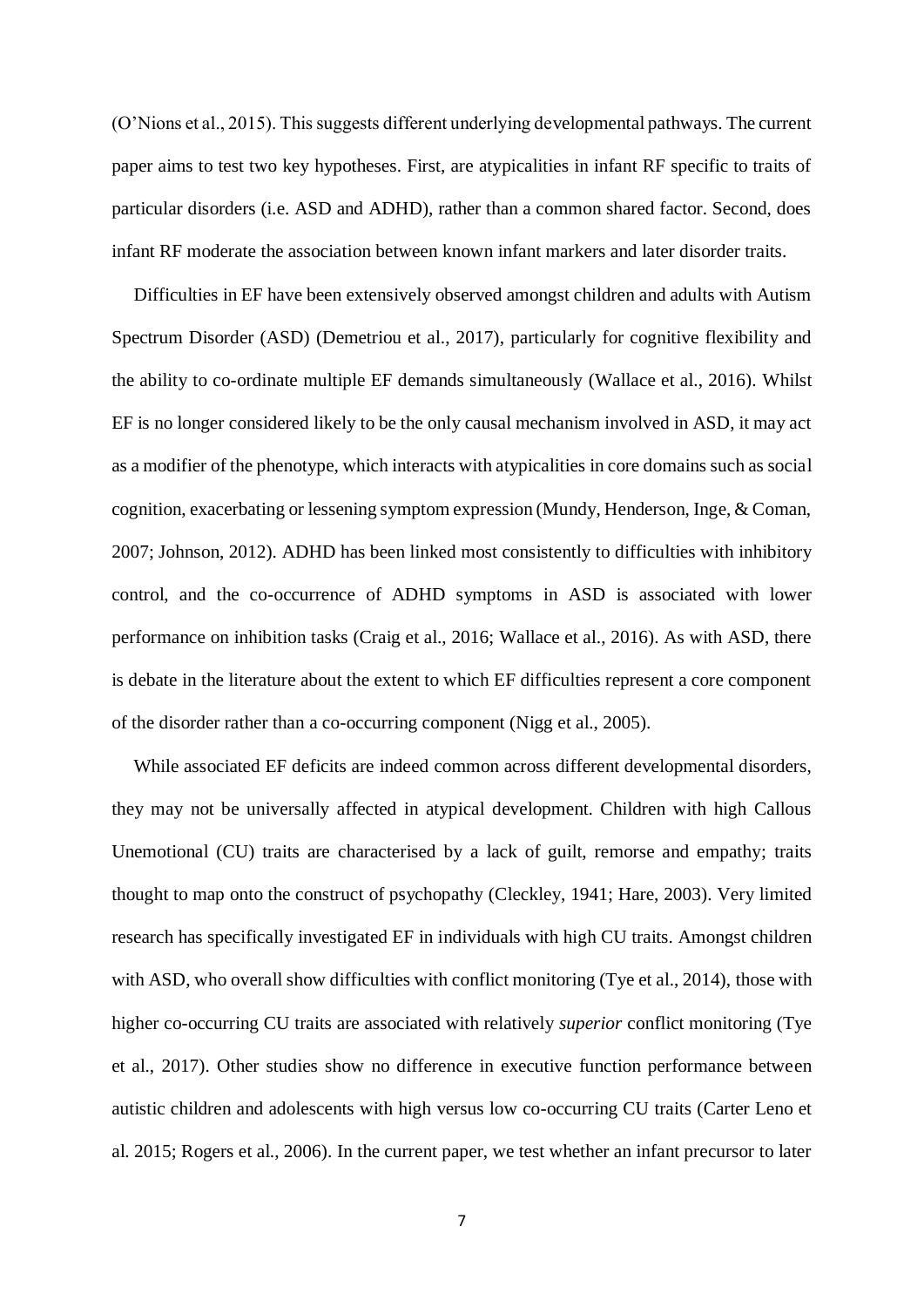EF is associated specifically with ASD and ADHD traits, but not CU traits, in a population that is at increased risk for manifesting traits of all three of these conditions.

In order to test the associations between an infant precursor to EF and later emerging traits of developmental disorders, the current study uses a longitudinal, prospective sample of infants at familial risk for ASD. An estimated 20% of infants at high familial risk for ASD (who have an older sibling with an ASD diagnosis) go on to a clinical diagnosis of ASD themselves (e.g., Ozonoff et al., 2011) and a further 20% show other developmental atypicalities; sub-clinical symptoms of ASD (referred to as the broader autism phenotype (BAP), low IQ scores, and symptoms of co-occurring disorders such as ADHD (Messinger et al. 2013; Miller et al., 2016). At-risk sibling designs support the investigation of both clinical and subclinical (e.g., BAP) phenotypes of ASD; this may yield important insights into risk and protective mechanisms that are not afforded by classic case-control designs (Gliga, Jones, Bedford, Charman, & Johnson, 2014). Further, prospective infant-sibling designs may reveal early differences that are later masked or complicated by intellectual ability, compensatory or secondary mechanisms, and interactions with co-occurring symptoms (Johnson, Gliga, Jones, & Charman, 2015).

Hendry, Jones and Charman (2016) argue that infant RF maps onto factors driving child and adolescent EF. RF is captured by the Regulatory Capacity/Orienting (RCO) composite from the Infant Behavior Questionnaire-Revised (IBQ-R) (Gartstein & Rothbart, 2003) and/or the Effortful Control composite of the Early Childhood Behavior Questionnaire (Putnam et al., 2006) with toddlers. RCO measures infants' ability to sustain and shift attention depending on environmental needs, their enjoyment of novelty and ability to recover from distress and their enjoyment of social closedness. From late infancy and beyond RF is largely self-directed but in the first year of life RF is at least partially contingent on caregiver actions (i.e. an adult providing the means of distraction, or offering a soothing cuddle) (Rothbart, Sheese, Rueda, & Posner, 2011). An important index of RF is thus the infant's response to parent soothing. In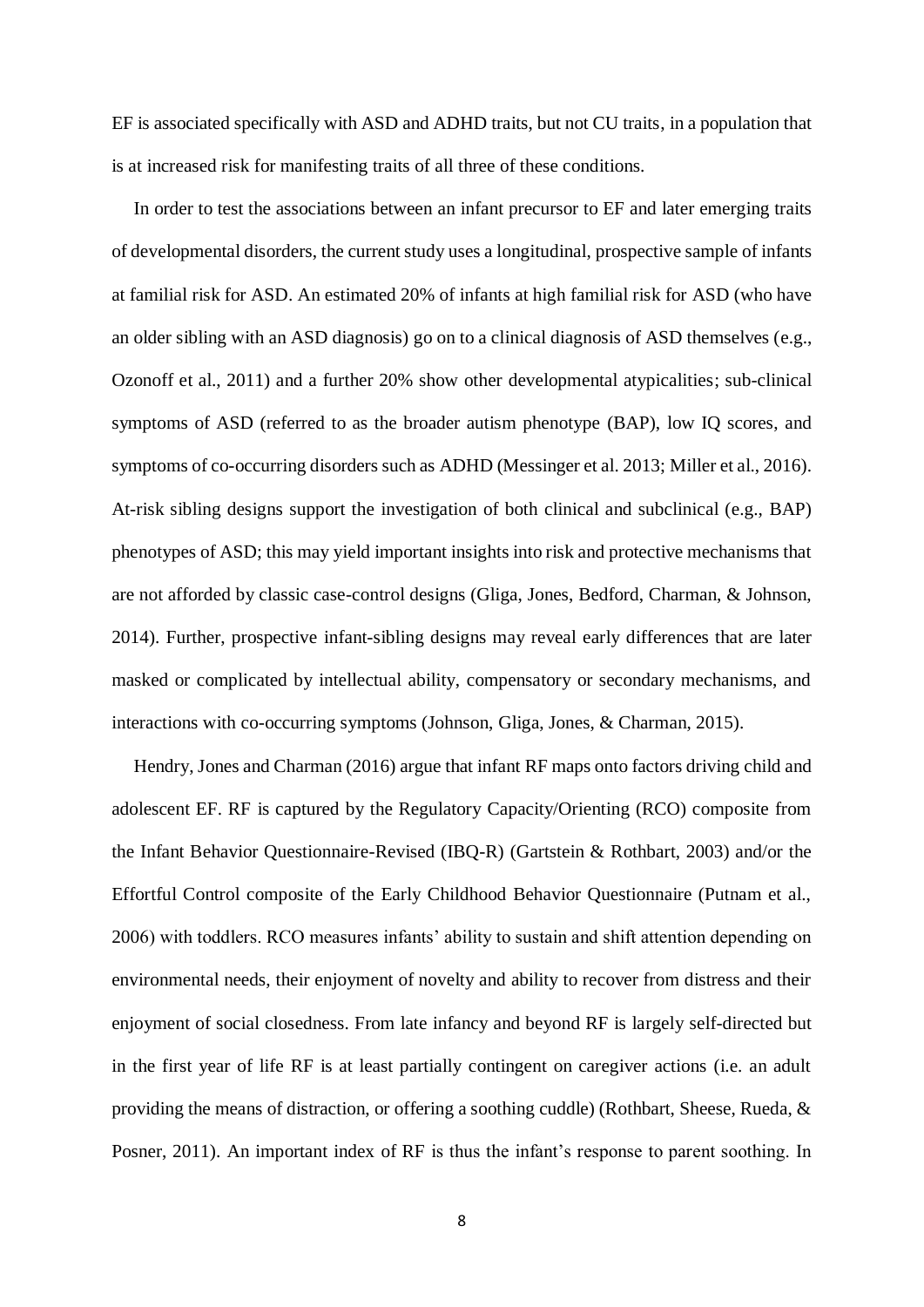toddlers, the Effortful Control composite of the Early Childhood Behavior Questionnaire (Putnam et al., 2006) also captures the ability to plan and execute actions. Scores on the RCO composite in infancy predict Effortful Control scores at 18-22 months (Bridgett et al., 2011; Erickson, Gartstein & Beauchaine, 2017) and 2-3 years of age (Gartstein, Slobodskaya, Putnam & Kinsht, 2009; Putnam et al., 2008). In turn, by the end of the second year of life, Effortful Control shows measurement and conceptual overlap with measures of EF (Hendry et al., 2016).

Several studies have shown links between lower infant and toddler Effortful Control, including inhibitory control, and later ADHD symptoms (Auerbach et al., 2008; Einziger et al. 2018; Shephard et al., 2018). Similarly, in relation to later ASD outcome, previous infantsibling studies have demonstrated that low parent-reported RF and Effortful Control are predictive of risk group membership and later ASD diagnosis from as early as 14 months (Clifford et al., 2013; Garon et al., 2016). In line with this developmental timing, the executive attention network, which regulates orienting of attention and information processing, is thought to gain functionality towards the end of the first year of life (Hendry et al., 2016; Hendry et al., 2018). In order to understand the potential *moderating* effects of infant RF, here, we aim to test whether infant RF can moderate the association between known infant markers, which have previously been associated with ASD and ADHD traits.

Several early markers for ASD in infancy have been identified (Jones et al., 2014), which are precursors later symptomatology. Here we chose a global measure of early autism-like behaviours, the Autism Observation Scale for Infants (AOSI; Bryson, Zwaigenbaum, McDermott, Rombough, & Brian, 2008). This observational assessment measures behaviours including imitation, motor skills and the anticipation of social interaction. AOSI total scores measured when infants at-risk for ASD are aged one year associate with later ASD symptoms and diagnostic outcome (Zwaigenbaum et al., 2005), and have previously been shown to be predictive of ASD outcome in the current cohort (Gammer et al., 2015). For ADHD, fewer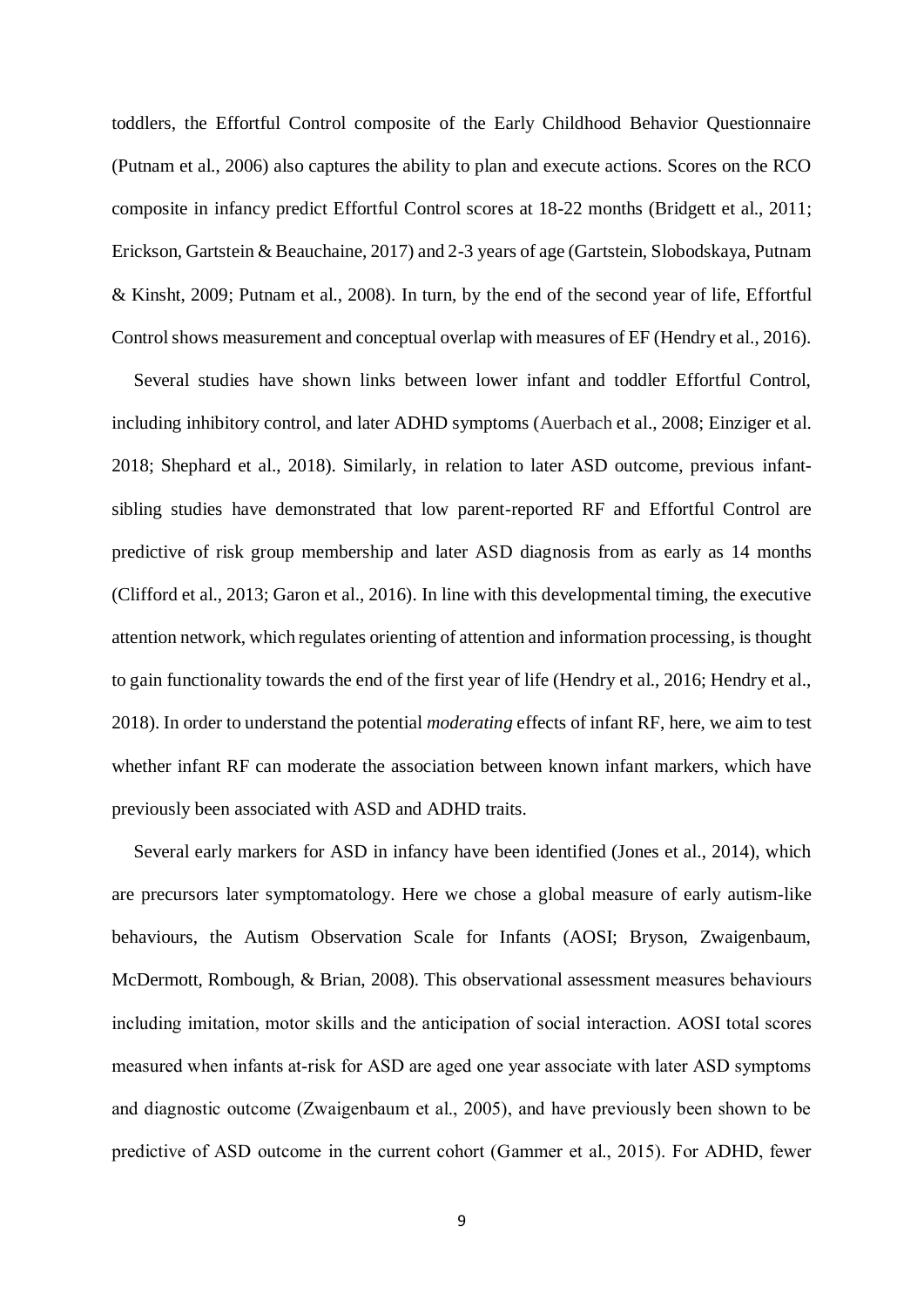infant markers have been identified, but one which may be specific to ADHD (as compared to ASD) in the current cohort is Activity level (Shephard et al., 2018) measured by the Infant Behavior Questionnaire-Revised (IBQ-R) (Gartstein & Rothbart, 2003). Testing the effect of the interaction between AOSI scores and infant RF on later ASD symptoms, and of the interaction between Activity level and RF on later ADHD traits will enable us to test whether high RF has broad protective effects in relation to later outcome. Early markers of CU traits are less well established, and although some putative markers have previously been suggested (e.g., reduced face preference in 5-week-olds, Bedford et al., 2015; increased fearfulness in 14 month-olds, Mills-Koonce et al., 2015) these measures were not collected in the current cohort, and their specificity to later CU traits is also unknown.

In the current study, we first test the hypothesis that infant RF will be negatively associated with traits of ASD and ADHD, but not CU traits, predicting a significant difference in the strength of association between ASD, ADHD and CU traits. Second, we test the hypothesis that RF moderates the association between known infant marker (Activity level for ADHD, and AOSI early autism-like behaviours for ASD) with later traits of ASD and ADHD (Johnson 2012).

## Method

## *Participants*

As part of the British Autism Study of Infant Siblings (BASIS: [www.basisnetwork.org.uk\)](http://www.basisnetwork.org.uk/) one hundred and four infants (54 high-risk, 21 male; 50 low-risk, 21 male) took part in a battery of assessments at 7 and 14 months and 2, 3 and 7 years. At enrolment, each high risk (HR) infant (*n* = 54) had an older sibling (in 4 cases, a half-sibling) with a community clinical ASD diagnosis, confirmed using information from the *Development and Well-Being Assessment* (*DAWBA;* Goodman, Ford, Richards, Gatward, &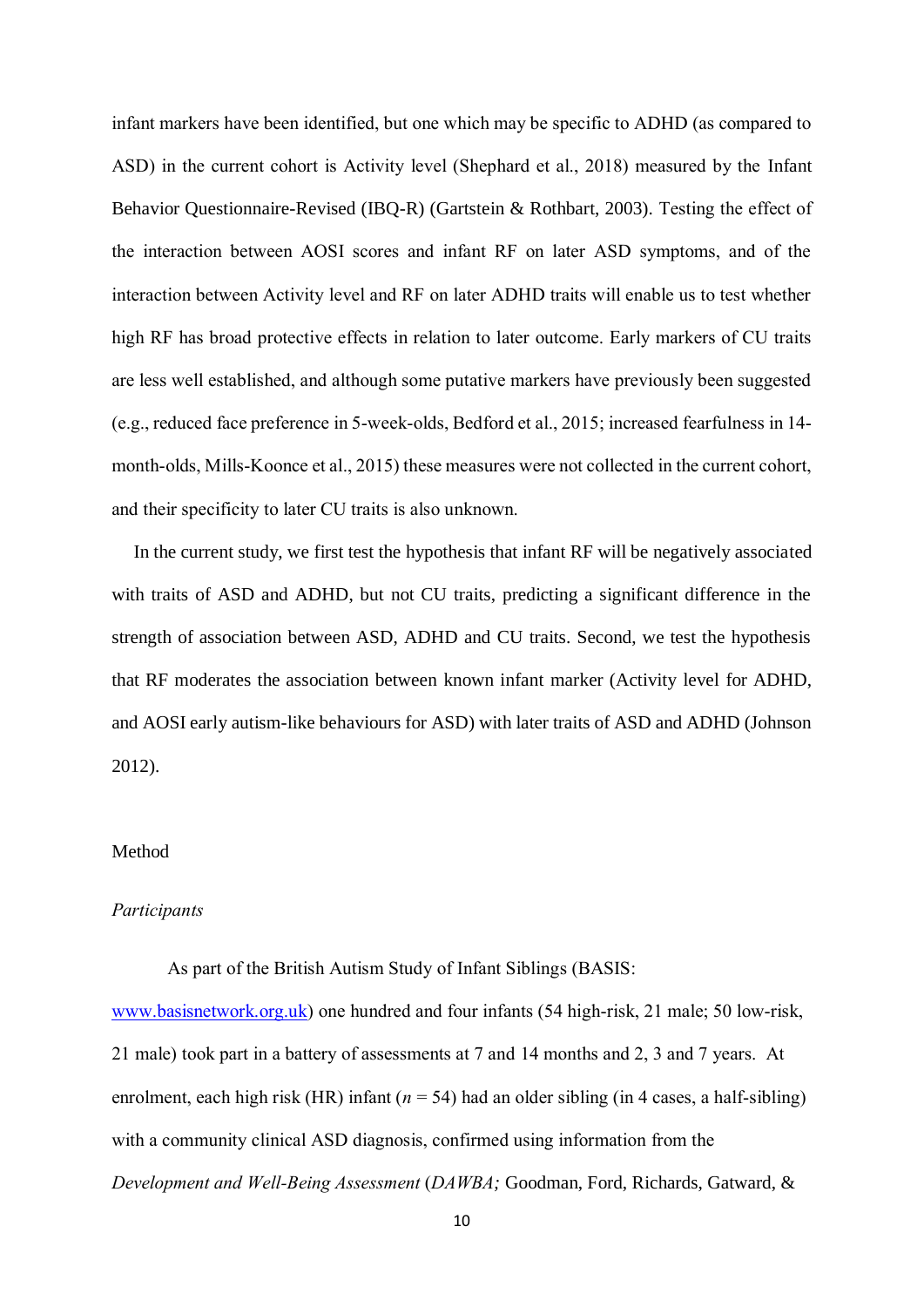Meltzer, 2000) and the *Social Communication Questionnaire* (*SCQ*;Rutter, Bailey, & Lord, 2003) by expert clinicians on our team  $(TC, PB)^a$ . Low risk  $(LR)$  controls  $(n = 50)$  were fullterm infants (with one exception) recruited from a volunteer database at the Birkbeck Centre for Brain and Cognitive Development. For older siblings of LR infants, the SCQ was used to confirm absence of ASD, with no child scoring above instrument cut-off ( $\geq 15$ ; *n* = 1 missing data).

Of 53 HR and 48 LR children retained at the 3-year assessment, 44 HR (83%) and 37 LR (77%) agreed to take part in the follow-up study at 6-8 years. Of these, two HR children did not complete a research visit (parents completed questionnaires only). The retained sample did not differ from the non-retained sample in 3-year levels of ASD on the *Autism Diagnostic Observation Schedule - Generic* (ADOS-G; Lord et al., 2000), *Social Responsiveness Scale – Second Edition* (*SRS-2*; Constantino, 2012) or SCQ, developmental level on the *Mullen Scales of Early Learning* (Mullen, 1995), adaptive behaviour assessed with the *Vineland Adaptive Behavior Scales – Second Edition* (*VABS-II*; Sparrow, Balla, & Cicchetti, 2005), or family income (all  $p > .4$ ). The HR and LR groups did not differ in age (HR mean (SD): 90.8 (6.3) months; LR mean (SD): 89.3 (4.8) months; *t* (76) = -1.13, *p* = .26) or sex (HR: 36.4% male; LR: 40.5% male;  $\chi^2(1) = .15$ ,  $p = .70$ ) at the follow-up. The exact sample size differs between analyses depending on the missingness of independent variables, with  $N = 69$  for the ASD regression model (HR = 36; LR = 33) and  $N = 76$  for the ADHD models (HR = 41;  $LR = 35$ ). Ethical approval was obtained from the NHS National Research Ethics Service (NHS RES London REC 08/H0718/76; 14/LO/0170). Parents provided written informed consent. At the mid-childhood visit children provided written informed assent wherever possible given developmental level.

.

<sup>&</sup>lt;sup>a</sup> 5 DAWBA and 5 SCO missing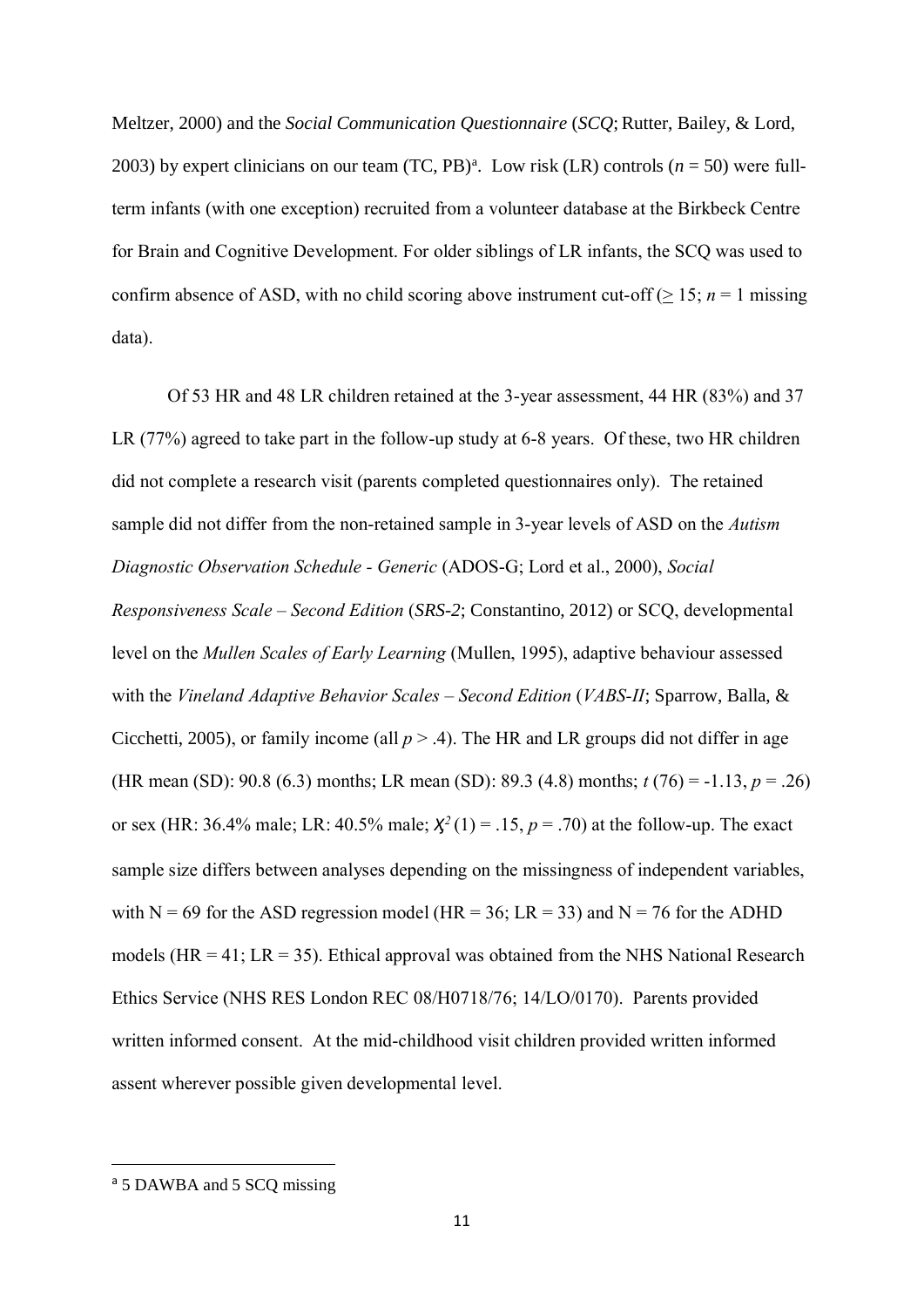*ASD outcome at 7 years of age* (See Shephard et al., 2017 for full sample description)

To ascertain ASD diagnostic outcome according to DSM-5, four experienced researchers (ES, BM, GP, TC) reviewed information on ASD symptomatology (Autism Diagnostic Observation Schedule – Second Edition, ADOS-2, Lord et al., 2012; *Autism Diagnostic Interview – Revised* ADI-R, Le Couteur, Lord, & Rutter, 2003; SCQ, for HR participants only) and adaptive functioning (VABS-II), and IQ (*Wechsler Abbreviated Scale of Intelligence – Second Edition*, *WASI-II*, Wechsler, 2011) for every HR and LR child. Fifteen HR children (7 boys, 8 girls) met DSM-5 (APA, 2013) criteria for ASD at age 7 and the remaining 27 HR children (8 boys, 19 girls) did not. The 2 HR children who completed only questionnaires were not categorised. None of the 37 LR children met DSM-5 criteria for ASD and none had a community clinical ASD diagnosis at 7 years. Group characteristics at age 7 are presented in Table S1.

## *Fourteen-month infant measures*

*The Autism Observation Scale for Infants* (AOSI; Bryson, Zwaigenbaum, McDermott, Rombough & Brian, 2008; Gammer et al., 2015) is a semi-structured observational assessment of ASD behavioural markers in infancy collected at 7 and 14 months. In the current study, a 19-item version of the AOSI was used (see Brian, Bryson, Garon, Roberts, Smith & Szatmari, 2008) with items coded 0, 1, 2 or 3, which gives a Total Score (sum of all codes), with higher scores indexing greater atypicality. The majority of assessments were double coded with excellent reliability ( $n = 85$ , intraclass correlation coefficient = 0.95).

# *Infant Behavior Questionnaire-Revised (IBQ-R) (Gartstein & Rothbart, 2003)*

The IBQ-R (191 items) is a measure of temperament in which parents rate the frequency with which their infant exhibits particular behaviours in everyday contexts on a seven-point scale (never to always). Parents rate their child's behaviour over the past week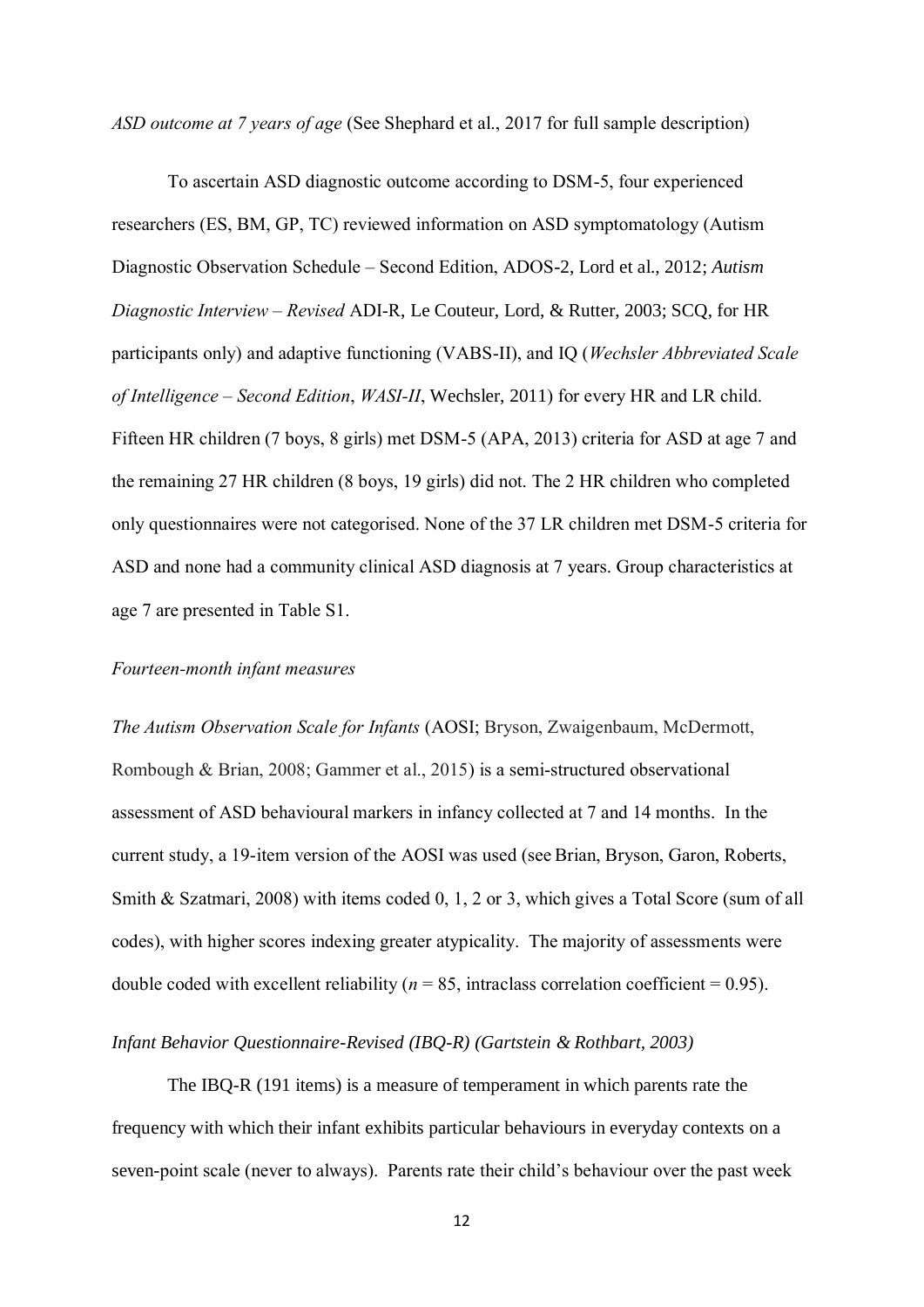(IBQ-R). Data for the present analysis comes from the 14-month visit. Whilst Rothbart and colleagues conventionally recommend the use of the ECBQ for infants aged 13-17 months they note that the IBQ may be more appropriate for use with samples with potential developmental delays (Putnam, 2016). IBQ-R items are averaged to yield subscales indexing different temperament dimensions, which show high continuity across instruments (Putnam, Rothbart & Gartstein, 2008). In the current study, *Regulatory Function (RF)* was chosen as an infant precursor to later emerging executive functions. Our measure of RF is the Orienting/Regulation factor subscale of the IBQ – which is a composite score of the Duration of Orienting, Low Intensity Pleasure, Cuddliness and Soothability scales (Gartstein & Rothbart, 2003).

*Activity level* – from the IBQ-R was also used as an infant marker for later emerging ADHD symptoms (Shephard et al. 2018). The Activity subscale assesses limb movement, squirming, and locomotor activity. Note that the items comprising the Activity subscale are entirely different to those items used to assess RF (i.e. Duration of Orienting, Low Intensity Pleasure, Cuddliness and Soothability scales).

# *[Insert Table 1 here]*

#### *Seven-year outcome measures*

*Social Responsiveness Scale-2 (SRS-2*; Constantino, 2012): A parent-report measure of ASD symptoms (rated over the 6 months prior to testing), the *SRS-2* was chosen as the measure of ASD traits in the current analysis to be comparable with the parent-report ADHD and CUtrait measures. Age-normed SRS-2 T-scores were used (mean 50; SD 10; minimummaximum  $<$  30 to  $>$  90).

*Conners 3* (Conners, 2008)*:* The parent-rated *Conners 3* was used to measure symptoms of ADHD (also rated over the 6 months before testing). T-scores (mean 50; SD 10; minimum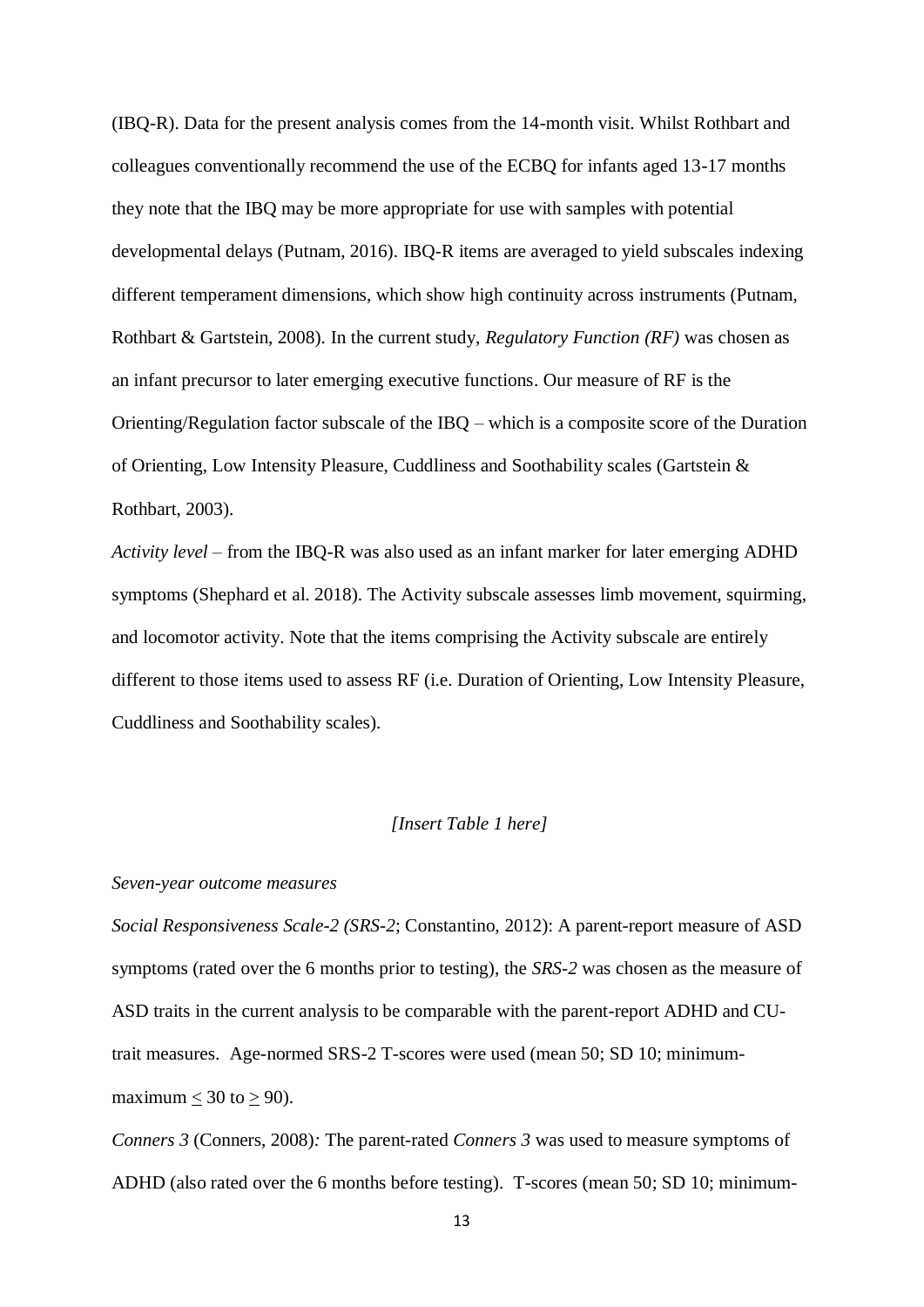maximum score  $\leq 30$  to  $\geq 90$ ) for the Inattention and Hyperactivity/Impulsivity domains were used in analyses.

*Inventory of Callous Unemotional traits* (ICU; Frick, 2004). The ICU is a parent report questionnaire with 24 items assessing uncaring, callous and unemotional behaviours. Each item is rated on a four point Likert scale from 0 (Not at all true) to 3 (Definitely true). The total score is used in the analysis.

## *Statistical Analysis*

Analyses were performed in Stata (StataCorp, 2013). The outcome variables – SRS Tscore, Conners ADHD Inattention and Hyperactivity T-scores and ICU scores – were not normally distributed and were transformed using an lnskew0 transformation in Stata, which normalised all scales (Shapiro-Wilk test p values  $> 0.11$ ). For regression models with interaction terms, all variables were mean centred.

First, a multivariate regression model was run to test whether RF was associated with ASD and ADHD (hyperactivity and inattention) but not CU traits. The 'test' command in Stata was used to run pairwise coefficient comparisons. Next, to test for a moderating role of RF, we ran multiple regressions in Stata. In the ASD regression model, we tested whether ASD symptoms (7-year SRS score) were predicted by 14-month AOSI score, 14 month RF, and their interaction, controlling for group (high versus low familial risk). In the ADHD models, we tested whether hyperactivity and inattention were predicted by 14-month Activity, RF, and their interaction, again controlling for risk group. Because we hypothesised that the infant marker will be associated with later disorder traits only for those with low RF,

14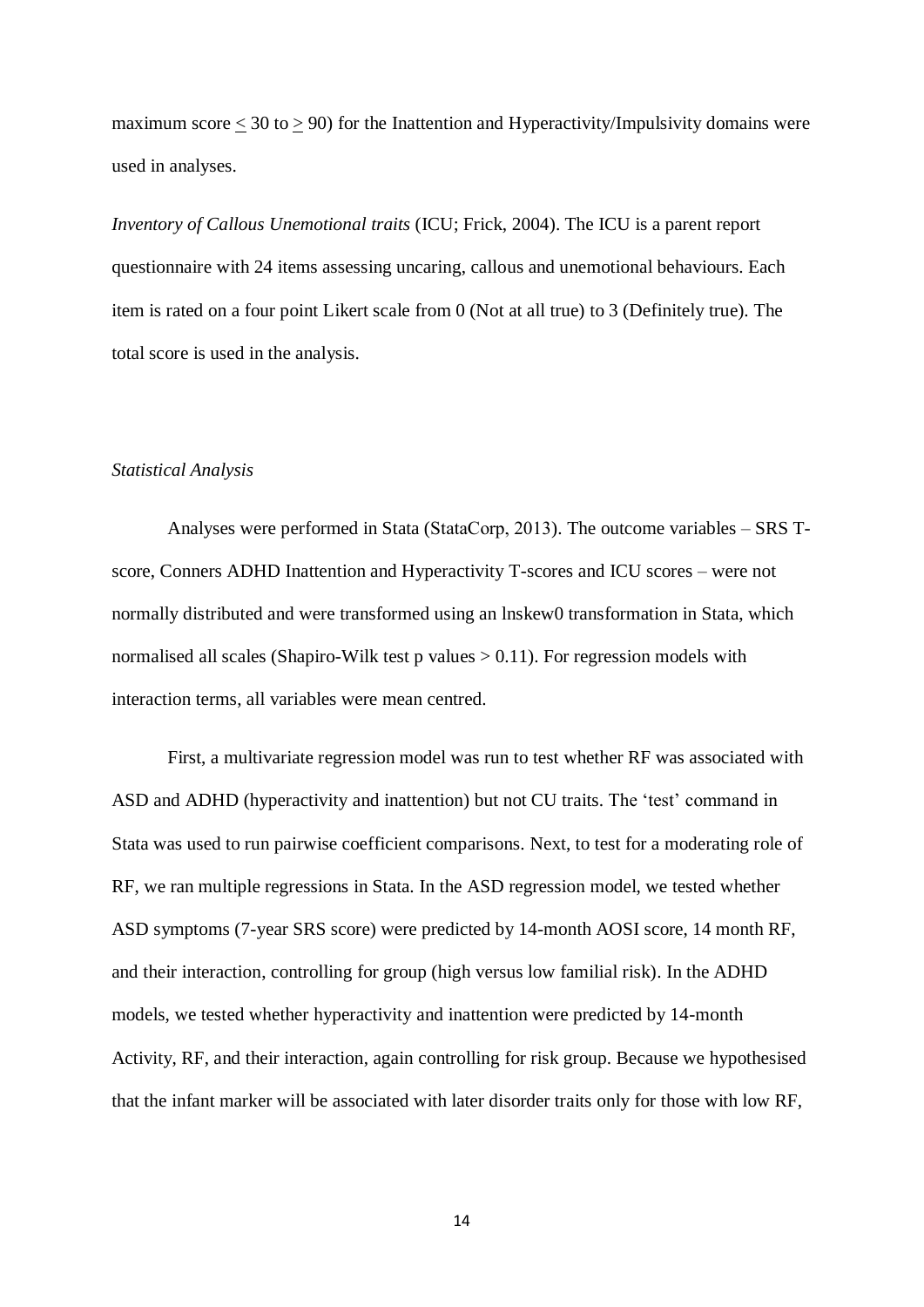we also planned to run separate regressions to test the association in those with high and low RF separately, again controlling for risk group.

Table 2 shows the mean trait scores for ASD, ADHD and CU-traits split by risk group. Correlations with the centred, skew-transformed trait scores show ASD traits were significantly positively correlated with both ADHD inattention and hyperactivity ( $r = 0.42$ , p  $< 0.001$ ; r = 0.46, p  $< 0.001$ ), and CU-traits (r = 0.42, p  $< 0.001$ ).

## *[Insert Table 2 here]*

Additional analyses are included in the SM (see Tables S2a&b, S3, S4a,b&c): 1) correlations between RF and subdomains of ASD (social-communication and RRBs) and CU-traits (Callous, Unemotional, Uncaring); 2) regression models re-run with Social Communication Questionnaire (SCQ) score as the outcome measure, because the SRS has been shown to relate to domain general difficulties as well as ASD severity (Hus, Bishop, Gotham, Huerta, M., & Lord, 2013); and 3) regression models which do not covary for risk group. Results from these additional and confirmatory analyses remain substantively similar.

# Results

#### *Regulatory Function is associated with ASD and ADHD but not CU traits*

A multivariate regression model showed a significant association between 14-month RF and later 7-year traits of ASD ( $b = -0.497$ , S.E. = 0.197,  $p = 0.014$ ), ADHD inattention (b)  $= -0.239$ , S.E.  $= 0.101$ ,  $p = 0.021$ ), though not hyperactivity (b = -0.248, S.E.  $= 0.151$ , p = 0.104). No significant association was found between RF and later CU traits ( $b = 0.016$ , S.E.  $= 0.089$ ,  $p = 0.861$ ). Testing the difference between slopes showed that the association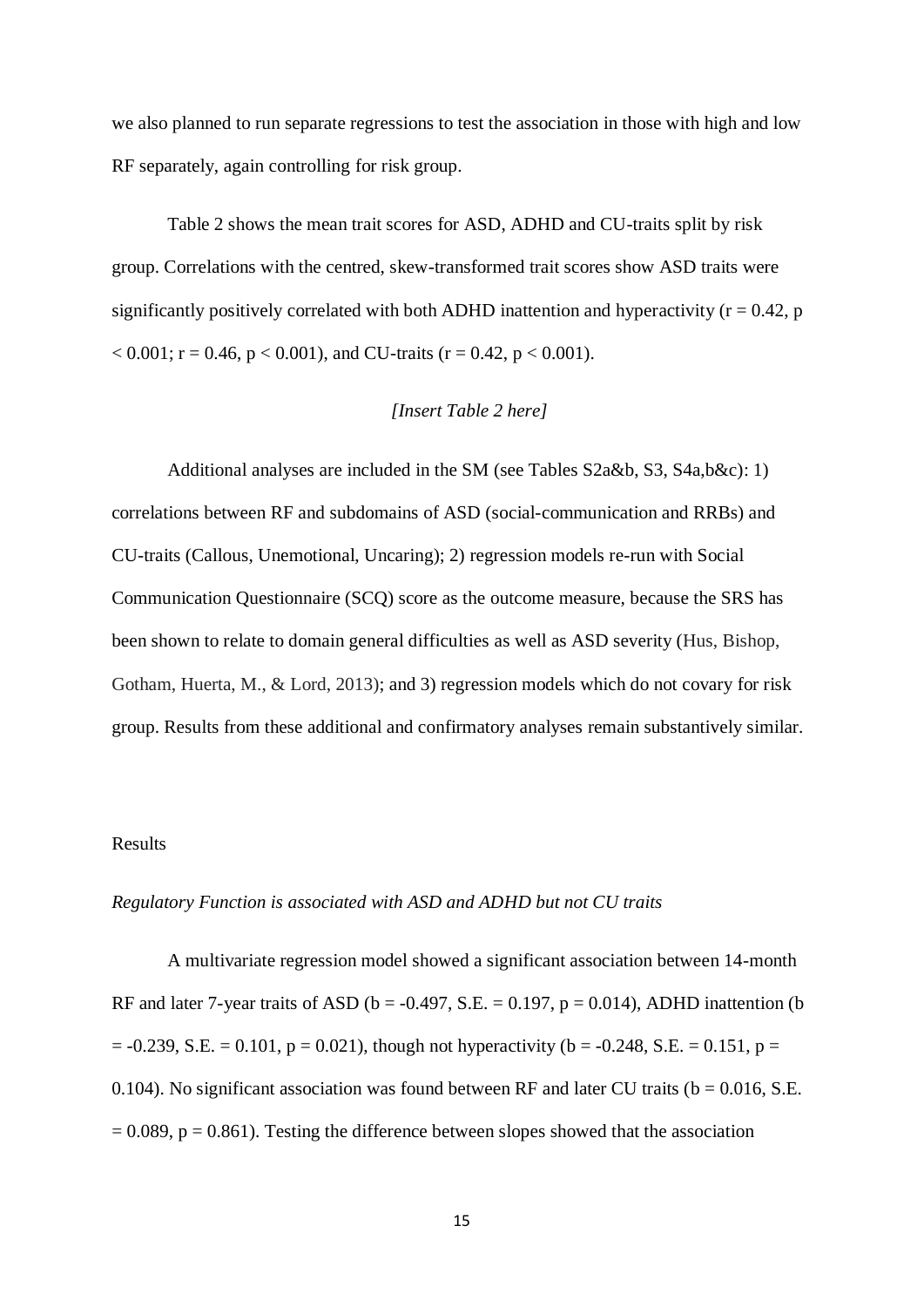between RF and CU traits was significantly different to that for RF with ASD ( $p = 0.005$ ) and ADHD inattention ( $p = 0.027$ ), but not different to ADHD hyperactivity ( $p = 0.096$ ).

*Does RF moderate the association between infant autism-like behaviours and later ASD symptoms at 7 years?* 

A multiple regression showed significant associations between 7-year SRS score and risk group (b = 0.799, S.E = 0.212, p < 0.001) and age (b = -0.995, S.E = 0.300, p = 0.002), with no main effect of sex ( $b = 0.024$ , S.E = 0.219 p = 0.914). There was no main effect of RF ( $b = -0.215$ , S.E = 0.176,  $p = 0.227$ ), and the association with 14-month AOSI did not reach significance ( $b = 0.045$ , S.E = 0.023 p = 0.056). However, the interaction between AOSI and RF was significant ( $b = -0.107$ , S.E = 0.048,  $p = 0.031$ ). To break this down we ran regressions separately for high and low RF (based on a median split; see Figure 1a&b), while controlling for risk group, age and sex. The AOSI was a significant predictor of SRS in those with low RF ( $b = 0.103$ , S.E = 0.034,  $p = 0.006$ ) over and above the effect of risk group ( $b =$ 0.870, S.E = 0.256,  $p = 0.002$ ) and age (b = -0.783, S.E = 0.330, p = 0.025), the main effect of sex was not significant ( $b = 0.082$ ,  $S.E = 0.268$ ,  $p = 0.761$ ). There was no association for those with high RF ( $b = 0.009$ , S.E = 0.033,  $p = 0.776$ ). Risk group and age were both significant (b = 0.721, S.E = 0.313, p = 0.028; b = -1.328, S.E = 0.525, p = 0.017, respectively) and sex was not  $(b = 0.144, S.E = 0.331, p = 0.667)$ .

#### *[Insert Figures 1a&b here]*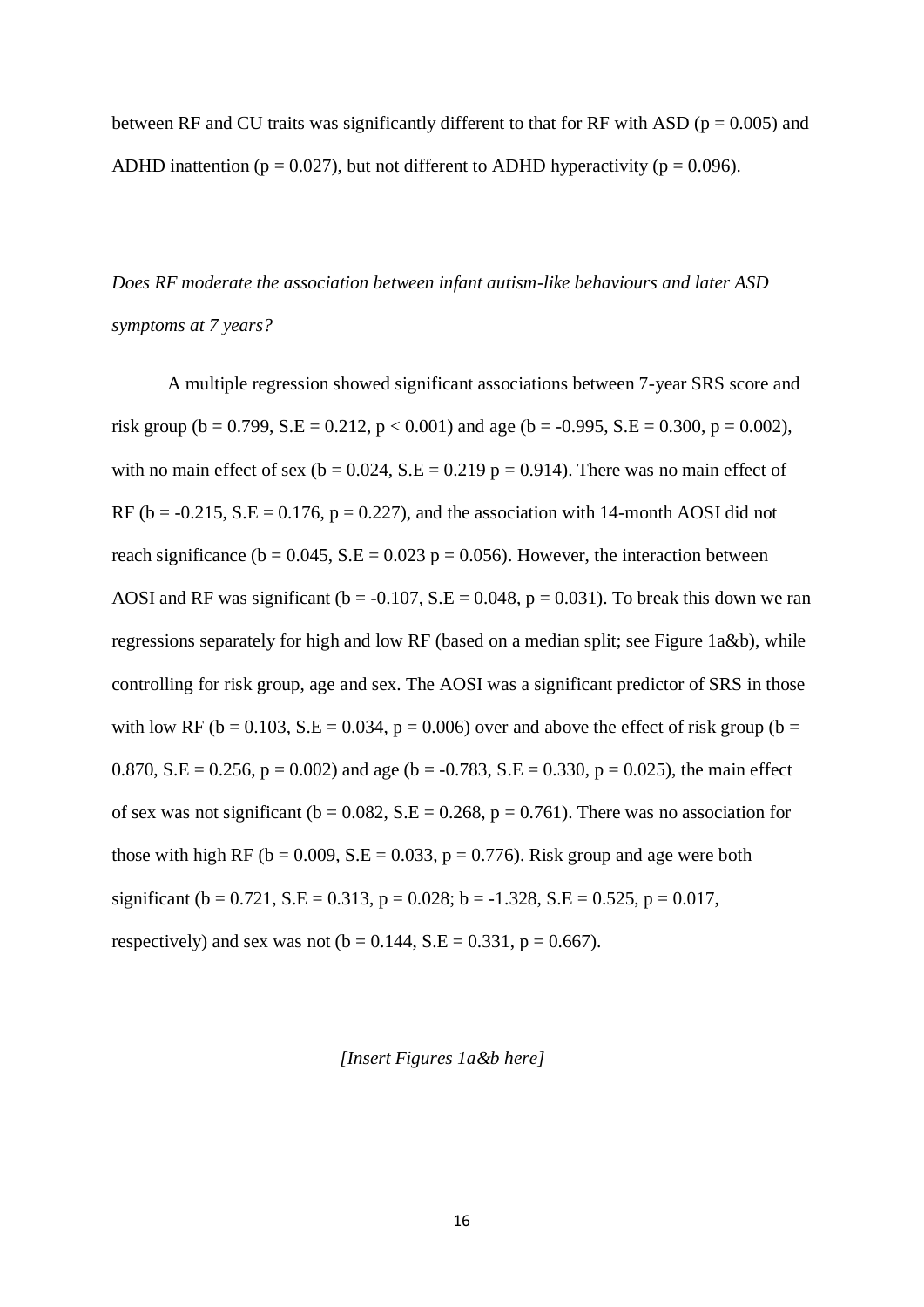*Does RF moderate the association between infant Activity level and later ADHD symptoms at 7 years?* 

For ADHD inattention, a multiple regression showed no significant associations between 7-year inattention score and either risk group ( $b = 0.193$ ,  $S.E = 0.111$ ,  $p = 0.087$ ), age (b = -0.199, S.E = 0.162, p = 0.225) or sex (b = 0.153, S.E = 0.121, p = 0.210). The main effect of RF (b = -0.201, S.E = 0.108, p = 0.067) and 14-month Activity (b = 0.126, S.E = 0.064,  $p = 0.054$ ) did not reach significance. There was no significant interaction between Activity and RF ( $b = 0.103$ , S.E = 0.077,  $p = 0.188$ ). Although the interaction was not significant, as we had a specific a priori hypothesis about the association between Activity score and ADHD traits depending on RF level we ran the regressions separately for high and low RF. Activity was a significant predictor of inattention for those with low RF ( $b = 0.171$ ,  $S.E = 0.081$ ,  $p = 0.043$ , see Figure 2) controlling for risk group (b = 0.138, S.E = 0.157, p = 0.387), age (b = -0.182, S.E = 0.207, p = 0.386) and sex (b = 0.125, S.E = 0.159, p = 0.436). There was no association between Activity and ADHD inattention for those with high RF (b  $= 0.069$ , S.E = 0.096, p = 0.477) and no significant effect of risk group (b = 0.209, S.E = 0.151,  $p = 0.175$ ), age (b = -0.296, S.E = 0.259,  $p = 0.262$ ) and sex (b = 0.129, S.E = 0.173, p  $= 0.463$ .

# *[Insert Figure 2 here]*

For ADHD hyperactivity, a multiple regression showed no significant associations between 7-year hyperactivity score and either risk group ( $b = 0.251$ ,  $S.E = 0.153$ ,  $p = 0.106$ ), age (b = -0.377, S.E = 0.224, p = 0.097) or sex (b = 0.251, S.E = 0.167, p = 0.137). The main effect of RF was not significant ( $b = -0.084$ , S.E = 0.149, p = 0.573) but there was a significant association with 14-month Activity ( $b = 0.387$ , S.E = 0.089, p < 0.001). There was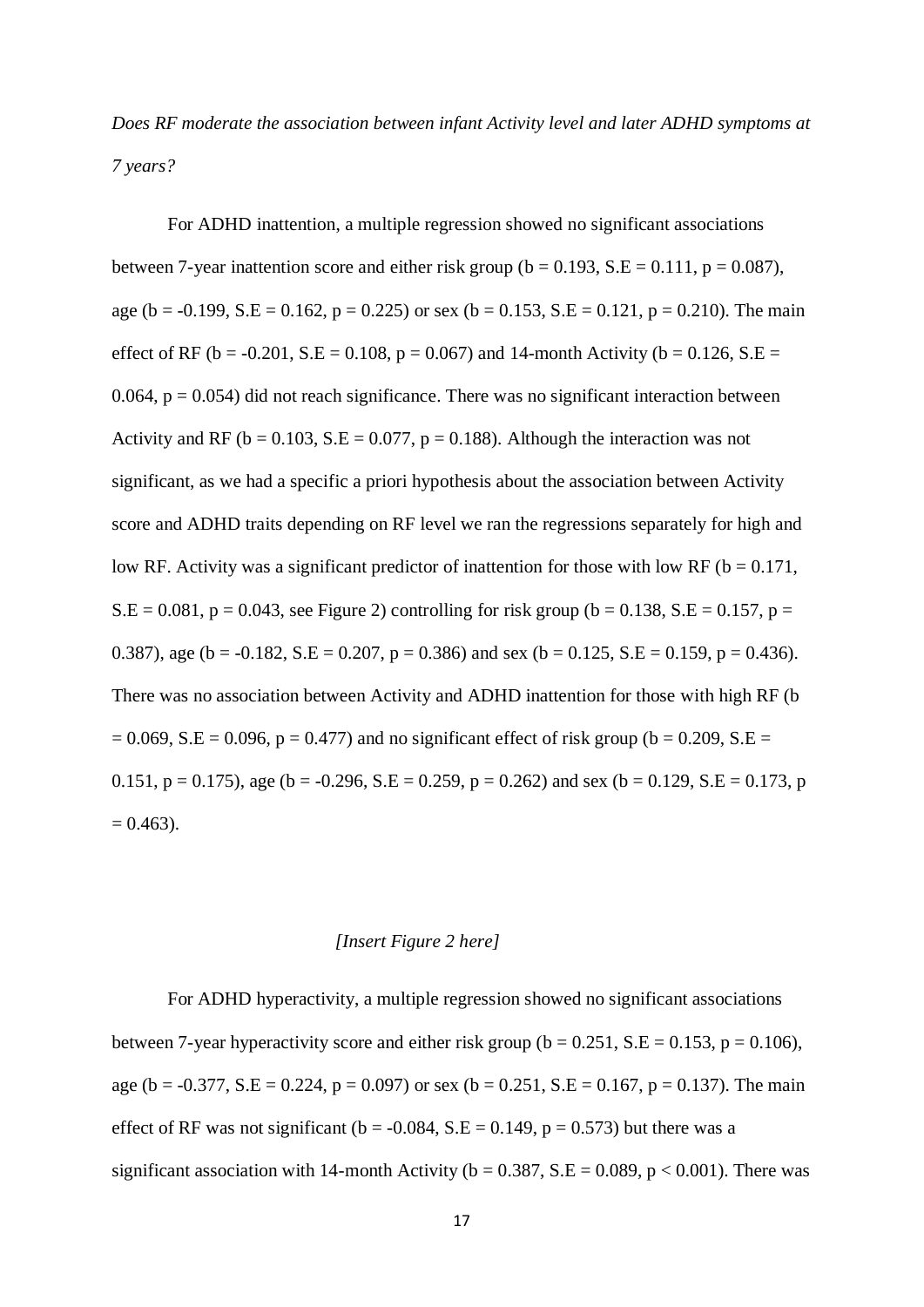no significant interaction between Activity and RF ( $b = -0.024$ , S.E = 0.107,  $p = 0.826$ ). When this was broken down by RF, for children with low RF, Activity was a significant predictor of hyperactivity ( $b = 0.452$ ,  $S.E = 0.126$ ,  $p = 0.001$ ) with no significant effect of risk group (b = 0.396, S.E = 0.243, p = 0.114), age (b = -0.409, S.E = 0.321, p = 0.211) and sex (b  $= 0.238$ , S.E = 0.247, p = 0.343). Results were similar for high RF, with Activity (b = 0.309,  $S.E = 0.119$ ,  $p = 0.014$ ) and not risk group (b = 0.094, S.E = 0.187, p = 0.617), age (b = -0.449, S.E = 0.320,  $p = 0.170$ ) or sex (b = 0.299, S.E = 0.214, p = 0.172) associated with later ADHD hyperactivity.

# Discussion

In line with the hypotheses presented earlier, we found evidence for a differential association between infant regulatory function (RF) and later disorder traits, with reduced RF significantly associated with later ASD and ADHD traits, but not with CU traits. Further, consistent with predictions from Johnson (2012), we found evidence to support a protective role of strong RF within ASD, and to a lesser extent, ADHD traits: Infant autism-like atypicality as measured by the AOSI was associated with later 7-year ASD traits only in those with low RF as infants. A similar effect was found for ADHD inattention traits; infant activity level was associated with later ADHD inattention only in those with low RF. However, for ADHD hyperactivity, Activity level was significantly associated with later hyperactivity traits in both those with high and low EF.

The association between 14-month infant regulation and later traits of ASD at 7 years extends previous findings in the same sample in relation to 3-year ASD outcome (Clifford et al., 2013). Clifford et al. (2013) found that children who went on to an ASD diagnosis at 3 years had lower levels of regulation (termed Effortful Control in their paper as it was measured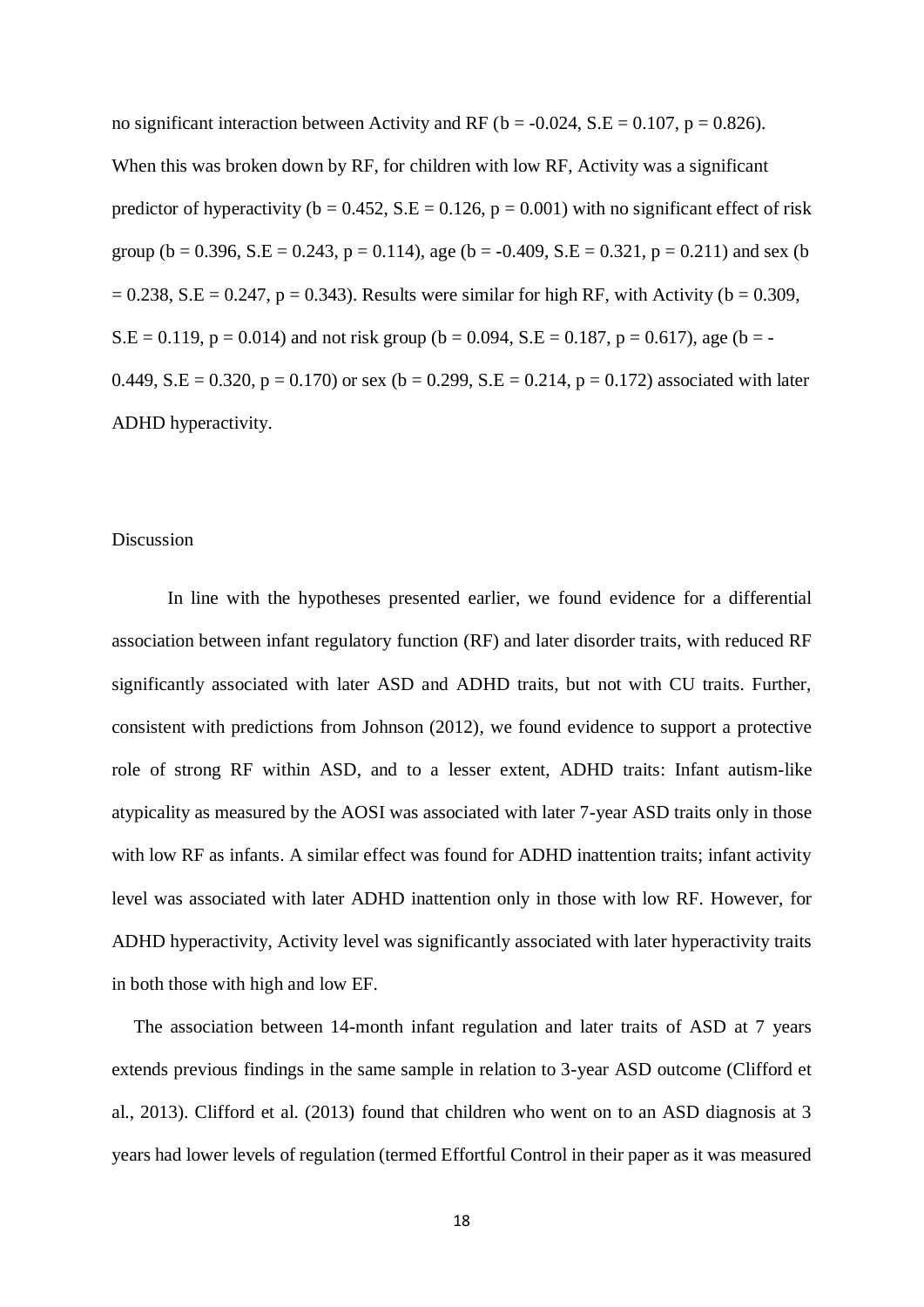at both 14 months and later in development at 24 months, when inhibitory control is included in the subscale). While there is a good degree of stability in clinical diagnosis from toddlerhood to mid-childhood in infants at risk for ASD (Brian et al., 2015; Shephard et al. 2017) there is nevertheless still change with some children only meeting diagnostic criteria at a later age and others meeting criteria as toddlers but not in mid-childhood. It is useful to know whether the same infant markers remain predictive later in development (e.g., Bedford et al., 2017), and future studies with larger samples should test whether infant predictors such as regulation abilities can discriminate stable cases from those who shift diagnostic categories, or show a great degree of change in symptom severity.

We also found a significant association between regulatory function and traits of ADHD inattention, suggesting that this effect is not ASD specific. For ADHD hyperactivity, however, the correlation with early RF did not reach significance (although it is worth noting that the beta was the same as for inattention, so this will need to be replicated in larger samples).These findings are consistent with previous studies showing that the hyperactive-impulsive subtype of ADHD is not strongly associated with EF difficulties (e.g., Chhabildas et al 2001; Schmitz et al 2002). Indeed, Willcutt et al. (2005) in a review of the literature suggested that EF weaknesses may be associated predominately with inattention symptoms.

In contrast to ASD and ADHD inattention, no association was found between infant RF and later CU traits. The difference in the association between RF and later CU traits compared to both ASD and ADHD inattention traits approached significance. This is consistent with previous findings that, unlike in other developmental disorders (Snyder et al., 2015) EFs do not appear to be impaired in psychopathic or CU traits (Blair, 2007; Lapierre et al., 1995; Tye et al., 2017). This may be because there are differential associations between different subtypes of CU, with impaired EF in those children who show a profile of CU traits with high anxiety, more akin to secondary psychopathy, but enhanced EF in those with primary psychopathy traits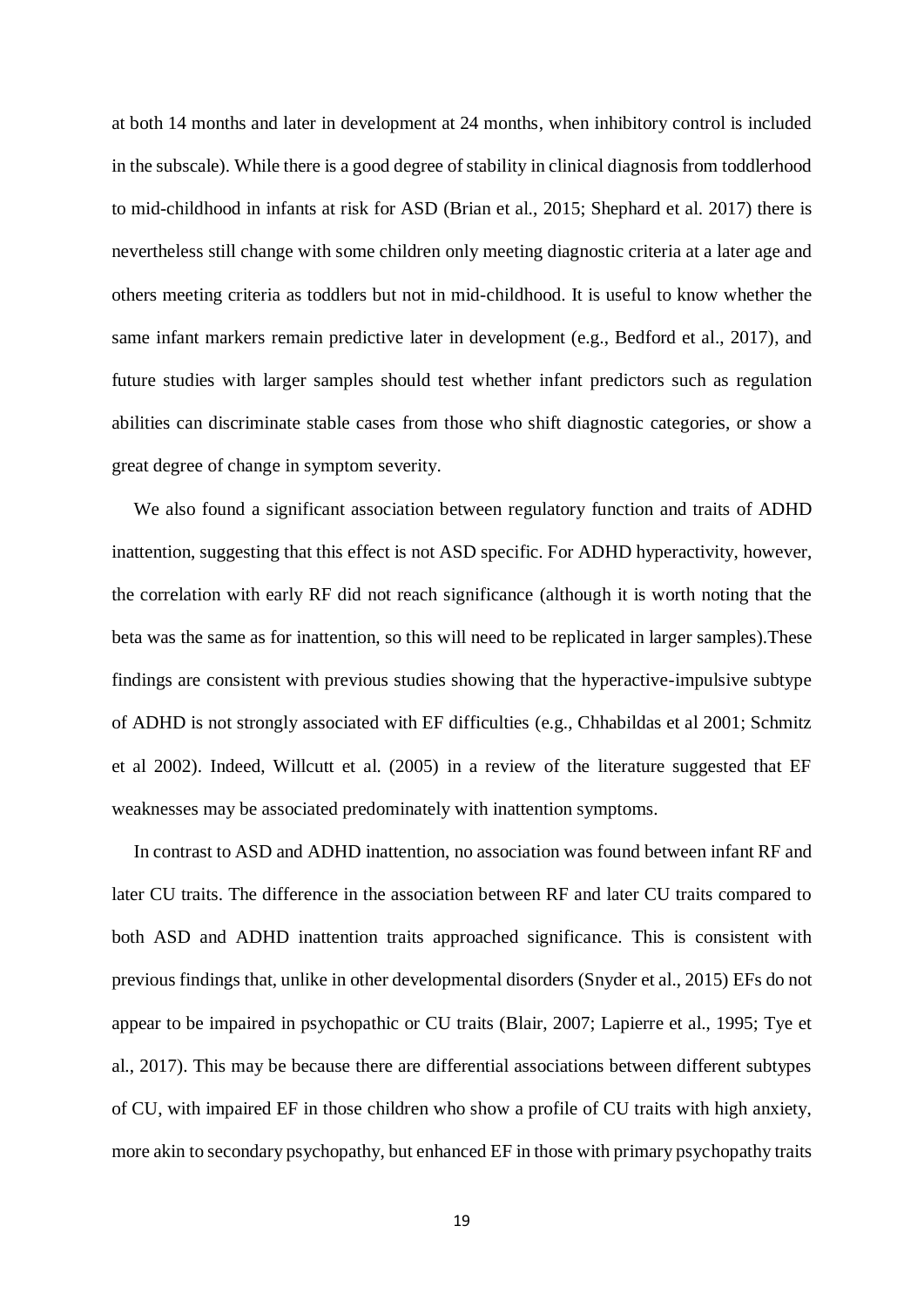(Ross et al., 2007). In future studies, characterising the specific associations between EF and different 'constructs' (Cuthbert & Insel, 2013) such as attention and social communication, rather than just the clinical disorders or symptoms will be important. This will allow us to make specific predictions about how the presence of a co-occurring disorder, with a different profile of strengths and weaknesses, might change performance for a given construct or task (e.g. Gliga et al., 2018; Tye et al., 2017).

Our second aim, following the hypothesis put forward by Johnson (2012), was to test whether high executive functions – or in this case regulatory functions, as a precursor of executive function – could act as a protective factor. We found evidence that early behavioural signs measured by the AOSI were only associated with later ASD symptoms in those with low RF. Johnson (2012) suggests that strong EF may play a protective role by modulating neural activity according to the capacity of posterior brain regions, i.e. selecting the best combination of computational regions for a given learning problem. How might this translate to the behavioural level? One possibility is that it enables more flexible use of compensatory strategies. In ASD, strong RF could help mitigate the impact of early markers (in this case early autism-like behavioural atypicalities) via multiple possible mechanisms. For example, learning and remembering to make eye contact and explicit emotion understanding/theory of mind through logical reasoning (Livingston & Happé, 2017). Related to this, strong RF might be better characterised as masking rather than truly reducing autistic traits – it is possible that the lower SRS scores indicate an increased ability to regulate oneself around others. This type of compensation may be 'shallow' which Livingston and Happé (2017) describe as being more effortful, and prone to break down under stress.

For ADHD traits, infant Activity level was associated with later ADHD inattention in those with low but not high RF. Children showing high infant Activity levels but also strong EFs may have a greater ability to choose when and what to pay attention to, resulting in lower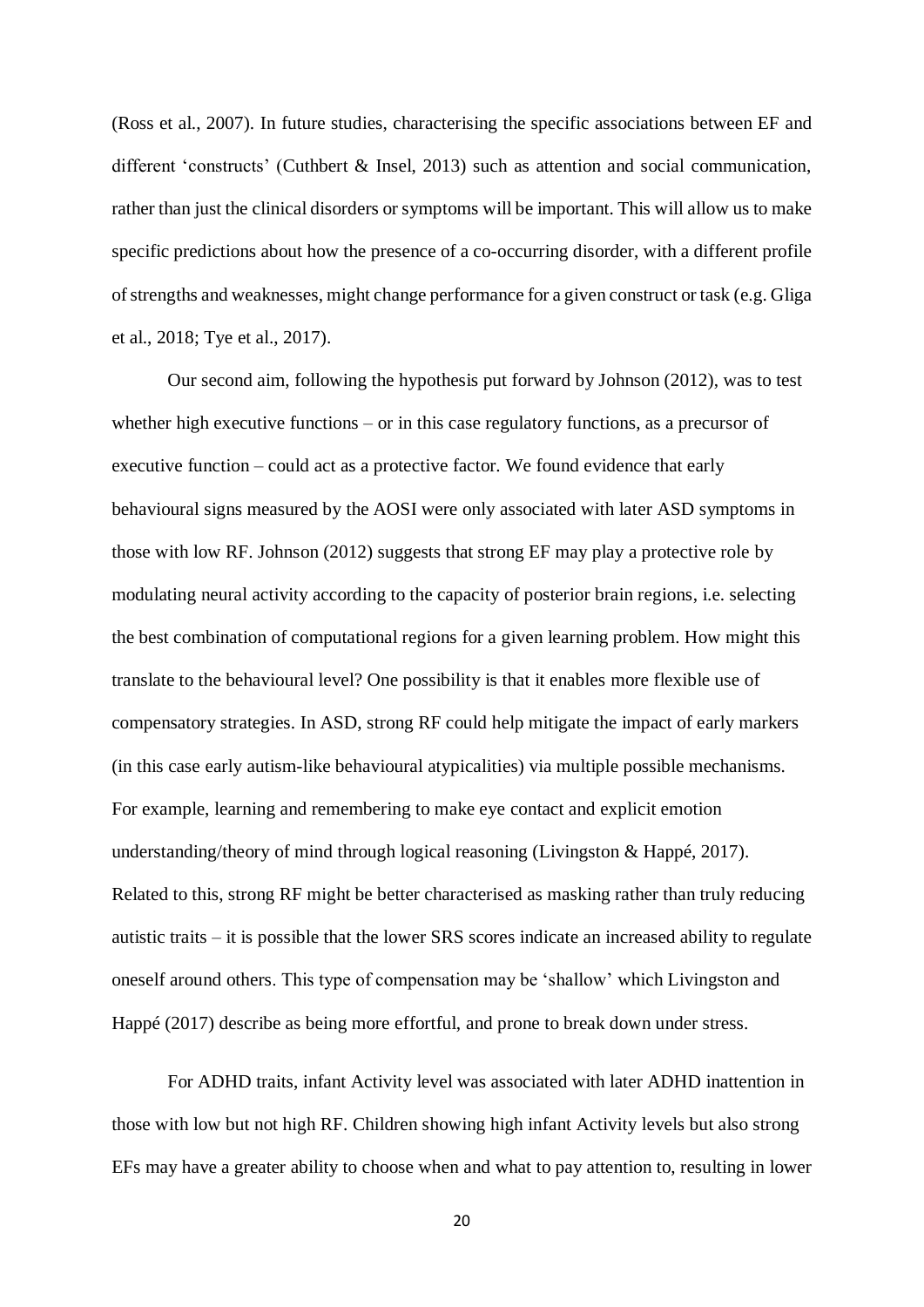inattentive traits later in development. For ADHD hyperactivity on the other hand, there was no evidence of moderation by RF, with Activity level predicting later hyperactivity irrespective of RF. This may be because while children with high RF are able to control their behaviour at times, for example when concentrating on a task, they continue to manifest hyperactivity at other times, which results in parents forming a global opinion of activity levels being high. To test this hypothesis it would be important for future studies to use objective measures of activity, such as accelerometer data.

While the current study set out to test a moderating role of EF, based on the hypothesis by Johnson (2012), it is important to acknowledge that at both a statistical and conceptual level, it is also possible that rather than enhanced RF acting as a protective factor, low RF is acting as an additional risk factor, compounding the effects of other early markers of atypicality (Bedford et al., 2014). Future work should test the cross-lagged effect of infant markers and EF across multiple time points, to clarify the temporal order of effects. However, even with a clear temporal ordering of putative risk and protective factors, it is worth noting that any cognitive protective (or risk) factor may represent a precursor to later symptoms which is, therefore, not independent of outcome. While this possibility remains important to consider, we argue that evidence in favour of RF as a protective/risk factor also includes the fact the RF shows cross-domain (i.e. for social communication and restricted and repetitive behaviours, see SM) and cross-disorder (i.e. ADHD) influences.

The current sample includes both high and low risk infants. While the main effect of risk group is included in the analysis, the relatively modest sample size precludes testing more complex models with interactions between group and RF, as well as 3-way group\*RF\*infant marker interactions. It seems likely that the protective role of RF may work differently in those with and without familial ASD risk, and future studies should test this explicitly. Future more highly powered studies should also investigate the potential

21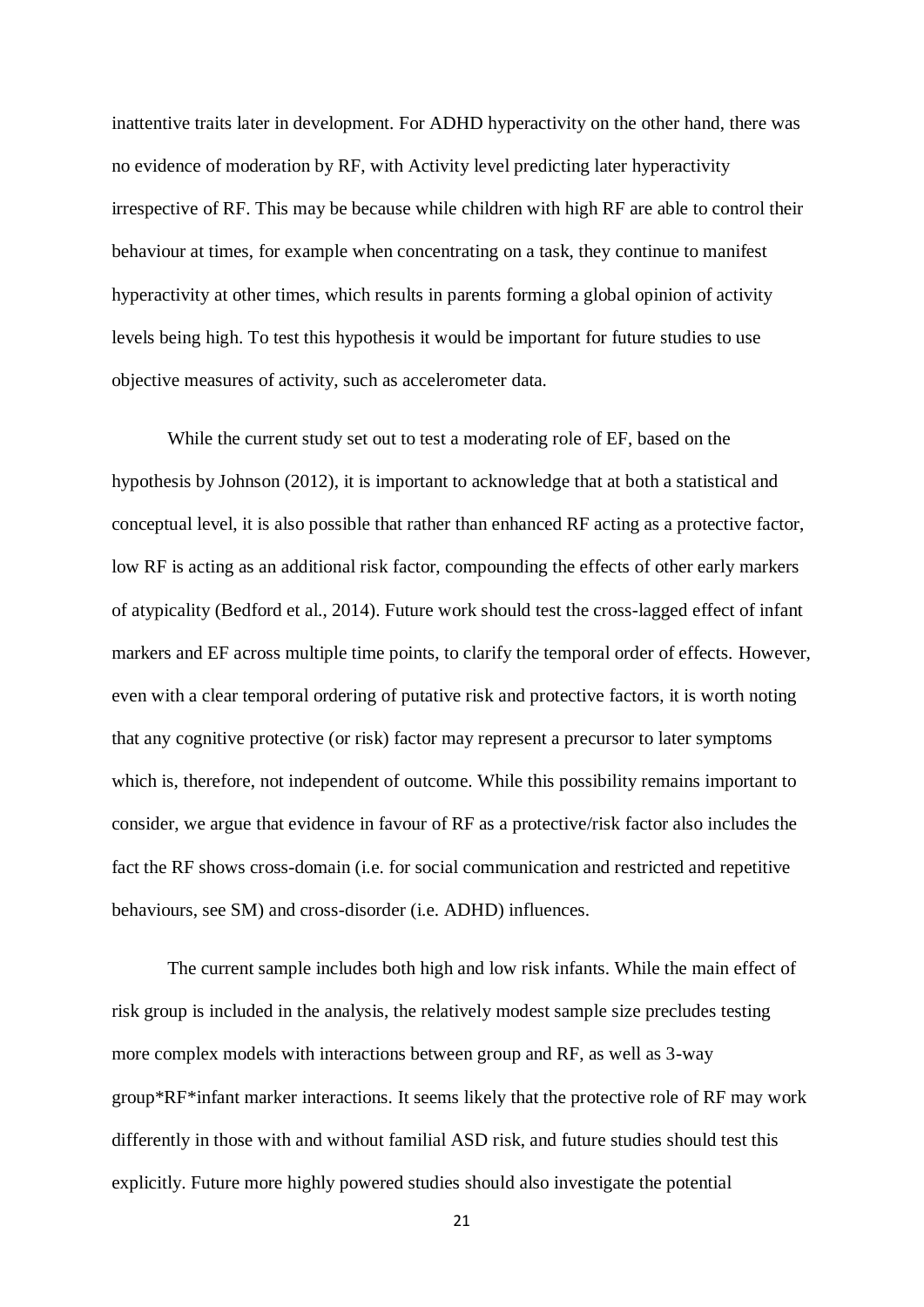moderating role of sex. Bedford et al. (2016) demonstrated that whilst there were no significant sex differences in several infant markers for ASD (including the AOSI score used in the current paper), the association between infant markers and disorder traits was moderated by sex; the association was only significant for boys. Whilst the current study controlled for a main effect of sex, future, more highly powered studies should investigate whether apparent protective effects of biological sex could be explained by increased regulatory function in girls (Weinberg, Tronick, Cohn & Olson, 1999).

Another limitation is the use of parent report measures for disorder traits, which likely share measurement error and could have been subject to rater bias. However, such 'halo effects', where parents form a global impression of a child and consequently rate them in a similar way across multiple domains, would be more likely to result in similar associations across all disorder traits, which we did not find. Future studies, with larger sample sizes should use structural equation modelling approaches, such as bifactor models, to attempt to separate out the shared and distinct variance across disorder traits. While an experimenter-led observational measure was used for early infant autism behaviours (AOSI), Activity level was also parent rated, from the IBQ-R. It was chosen because it is the only available infant marker (i.e. in 14-month-olds) that has been shown to specifically predict later ADHD traits, but as noted above, future studies should replicate this with objective measures such as accelerometer data.

These results have potentially significant implications when thinking about targeting EF in interventions. Executive function difficulties are related to lower adaptive functioning in both ASD (Gilotty et al., 2002; Wallace et al., 2016) and ADHD (Clark, Prior & Kinsella, 2002). Thus, interventions to support optimal development of EF may have significant benefits across ASD and ADHD, although of course we demonstrate no causality in the current study. Promisingly, there is some evidence for the potentially modifiable nature of EF

22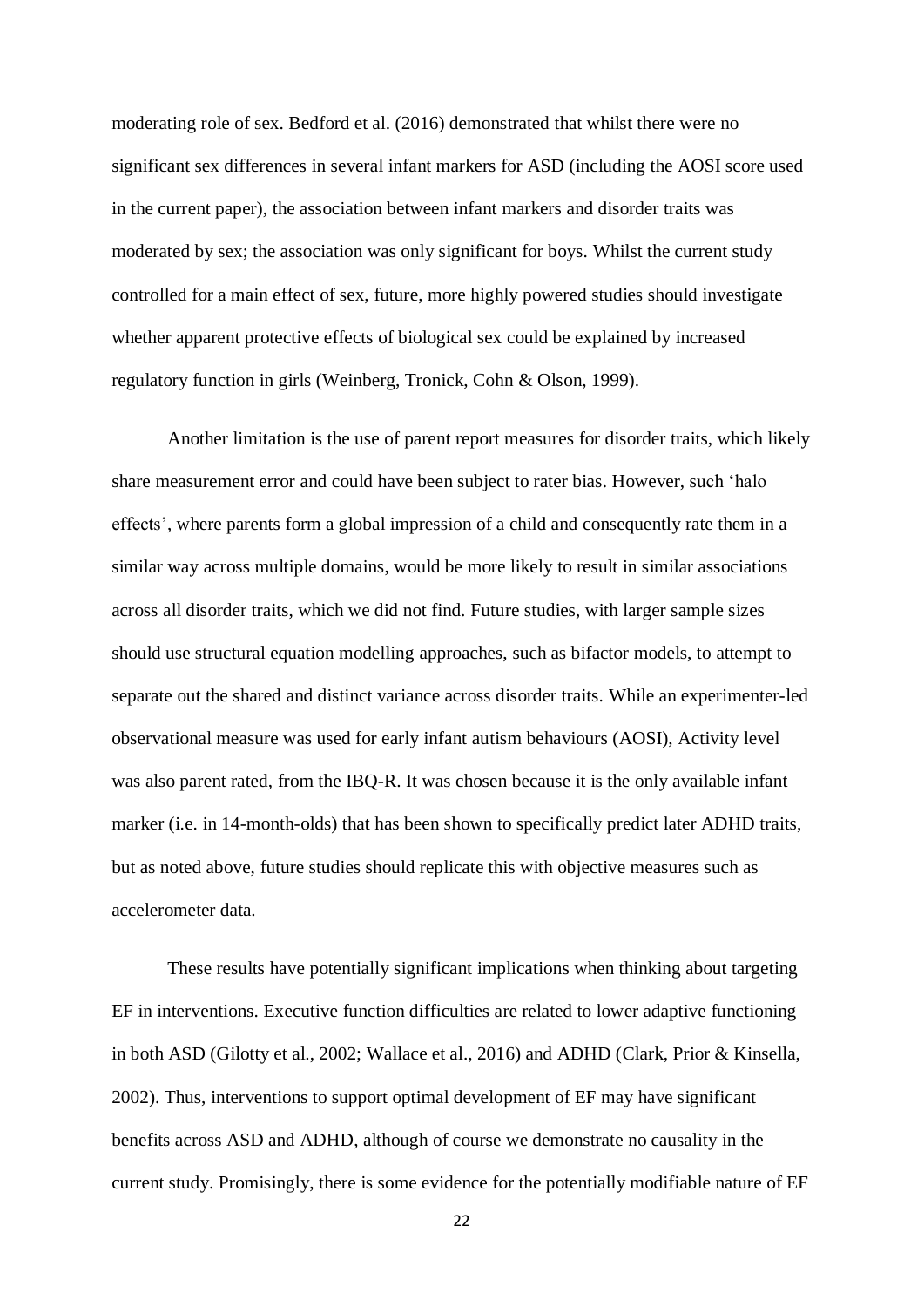following intervention programs (e.g. Diamond & Lee, 2011), particularly early in development when the brain is most plastic (Johnson, 2012; Wass, 2015). Given that EF interventions may act to improve a variety of symptoms, they have the potential to offer more widespread cross-domain benefits than disorder-specific interventions.

## *Conclusions*

In conclusion, our findings showed an association between infants' regulation ability and both ASD and ADHD inattention traits in mid-childhood. We also found suggestive evidence in support of the hypothesis that strong regulation abilities (RF; a precursor to executive function) may have a protective effect across developmental disorders (Johnson, 2012). Early markers for ASD (autism-like behaviours) and ADHD inattention (Activity level) were only associated with later disorder traits in children with low RF. This suggests that having strong RFs could potentially allow children to compensate for additional neural or behavioural atypicalities. However, this association with later developmental disorder traits was not universal, with no association for later ADHD hyperactivity or CU traits. Future research is needed to establish which additional factors influence when strong EFs are protective and when they are not.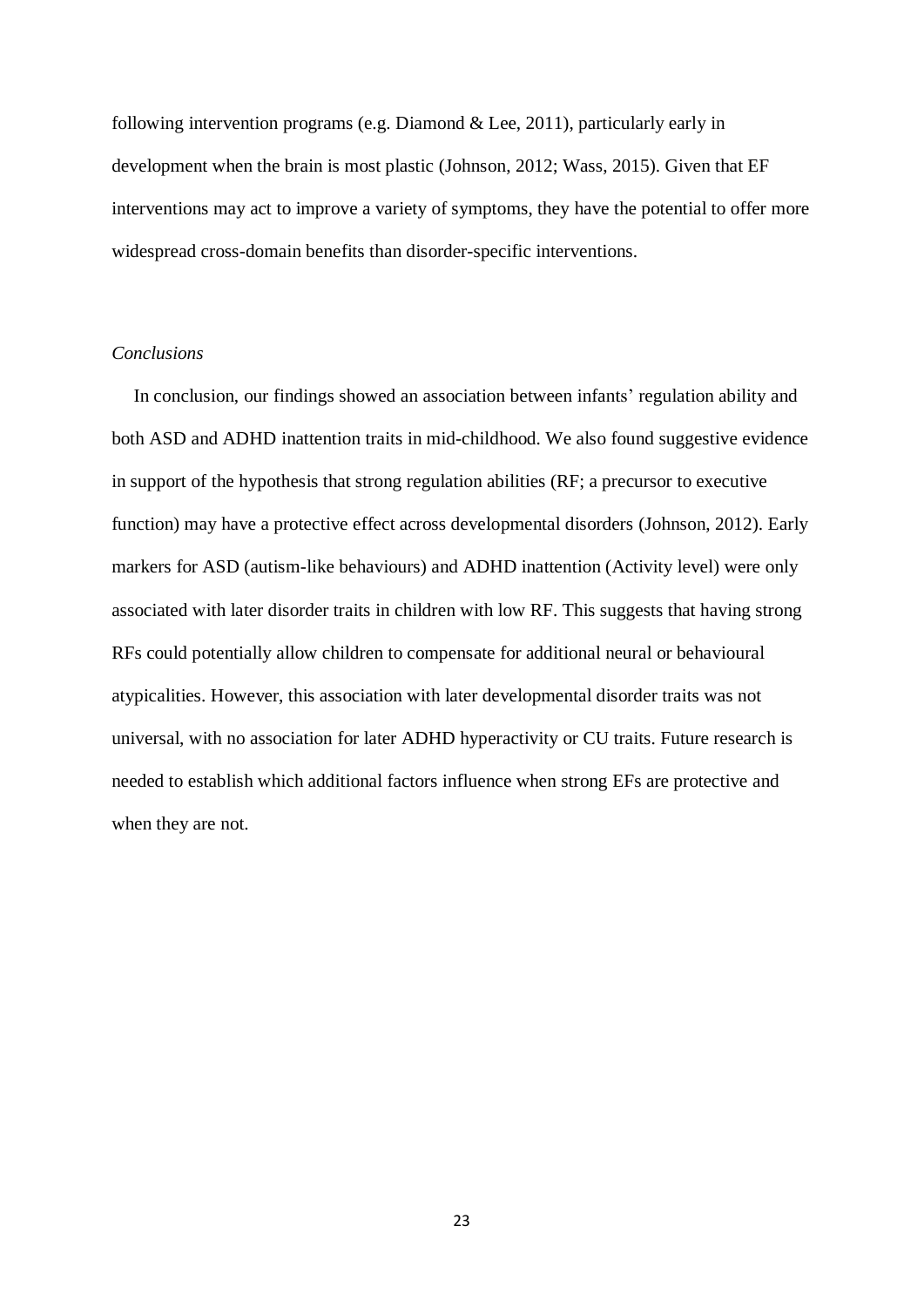# *Declarations*

# *Ethics approval and consent to participate*

Ethical approval was obtained from the NHS National Research Ethics Service (NHS RES London REC 08/H0718/76; 14/LO/0170). Parents provided written informed consent. At the mid-childhood visit children provided written informed assent wherever possible given developmental level.

*Consent for publication*

Not applicable

# *Availability of data and materials*

The datasets used and/or analysed during the current study are available from the BASIS study on reasonable request.

# *Competing Interests*

The authors declare that they have no competing interests

# *Funding*

The research was supported by the BASIS funding consortium led by Autistica http://basisnetwork.org/), Autism Speaks, and a UK Medical Research Council Programme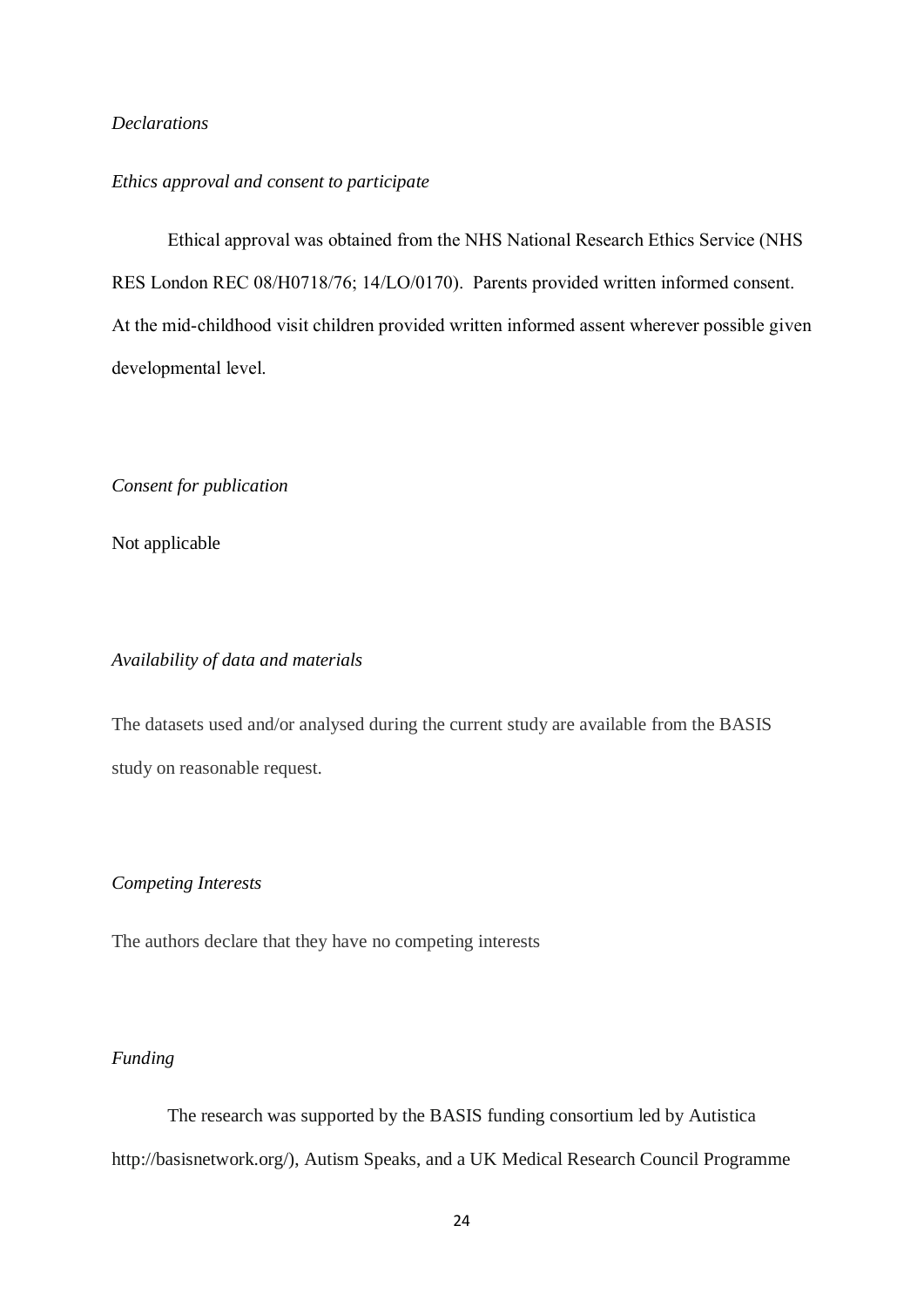Grant (G0701484) to M. H. Johnson. R. Bedford is supported by a Sir Henry Wellcome Postdoctoral Fellowship. M. H. Johnson and T. Charman received support from the Innovative Medicines Initiative Joint Undertaking under grant agreement no. 115300, resources of which are composed of financial contribution from the European Union's Seventh Framework Programme (FP7/2007–2013) and EFPIA companies' in kind contribution. This work was additionally supported by the National Institute for Health Research (NIHR) Mental Health Biomedical Research Centre at South London and Maudsley NHS Foundation Trust and King's College London. The views expressed are those of the author(s) and not necessarily those of the NHS, the NIHR or the Department of Health.

## *Authors' Contributions*

RB contributed to the design of the study, collected and analysed data, wrote and edited the manuscript; TG contributed to the design of the study, collected data, and helped to draft the manuscript; AH contributed to the design of the study and helped to draft the manuscript; EJ contributed to the design of the study and helped to draft the manuscript; GP collected data and helped to draft the manuscript; TC conceived of the study and helped to draft the manuscript; MJ conceived of the study and helped to draft the manuscript; AP conceived of the study and helped to draft the manuscript; All authors read and approved the manuscript.

## *Acknowledgements*

We are very grateful for the important contributions the BASIS families have made towards this study. Thanks to the BASIS team, in alphabetical order: Simon Baron-Cohen,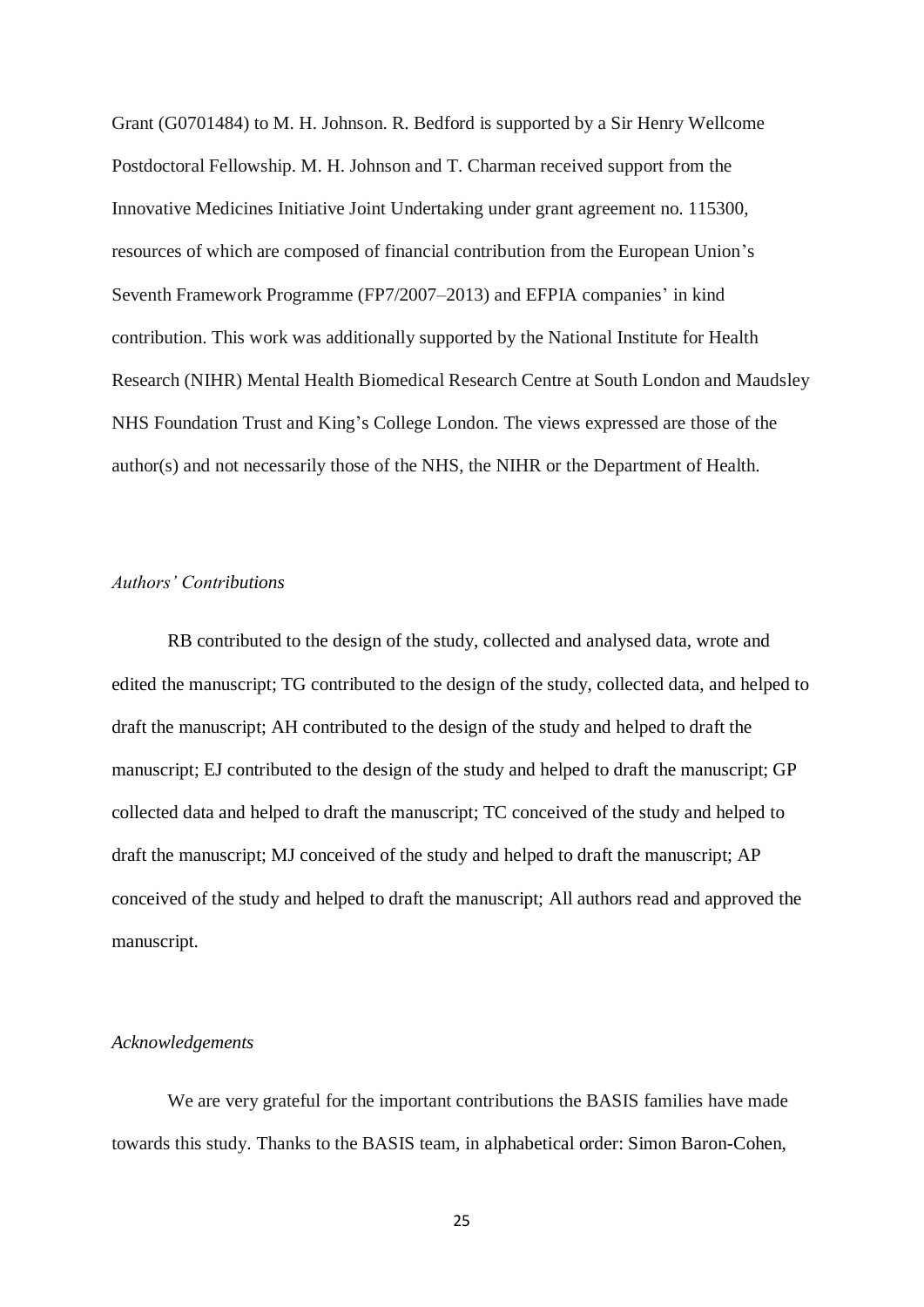Patrick Bolton, Bosiljka Milosavljevic, Susie Chandler, Mayada Elsabbagh, Janice Fernandes, Holly Garwood, Kristelle Hudry, Elizabeth Shephard, Leslie Tucker, Agnes Volein.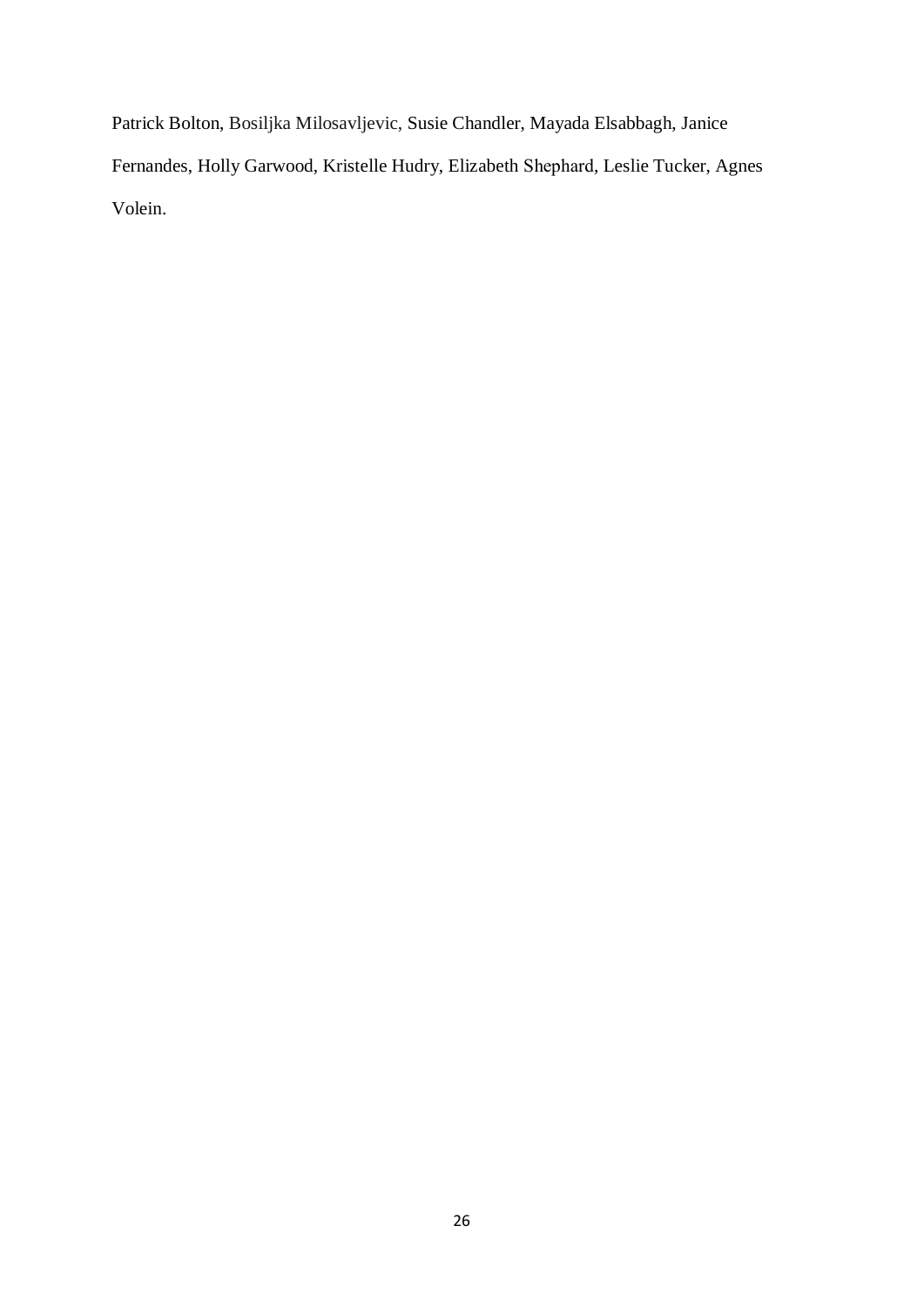*Table 1* Infant risk and protective markers at 14 months: AOSI score, Activity level, and Regulatory Function

|                                         | $High-risk$ | Low-risk    | Overall    |
|-----------------------------------------|-------------|-------------|------------|
| Early ASD-like behaviour (AOSI)         |             |             |            |
| <i>Mean</i> $(SD)$                      | 4.88(4.52)  | 3.31(3.57)  | 4.14(4.15) |
| N                                       | 41          | 36          | 77         |
| Activity level (IBQ-R)                  |             |             |            |
| <i>Mean</i> $(SD)$   4.27 $(0.96)$      |             | 4.010(0.74) | 4.19(0.86) |
| N                                       | 41          | 35          | 76         |
| <b>Regulatory Function (IBQ-R)</b>      |             |             |            |
| <i>Mean</i> ( <i>SD</i> )   4.47 (0.65) |             | 4.81(0.47)  | 4.63(0.60) |
|                                         | 41          | 35          | 76         |

AOSI (Autism Observation Scale for Infants); IBQ-R (Infant Behavior Questionnaire-

revised)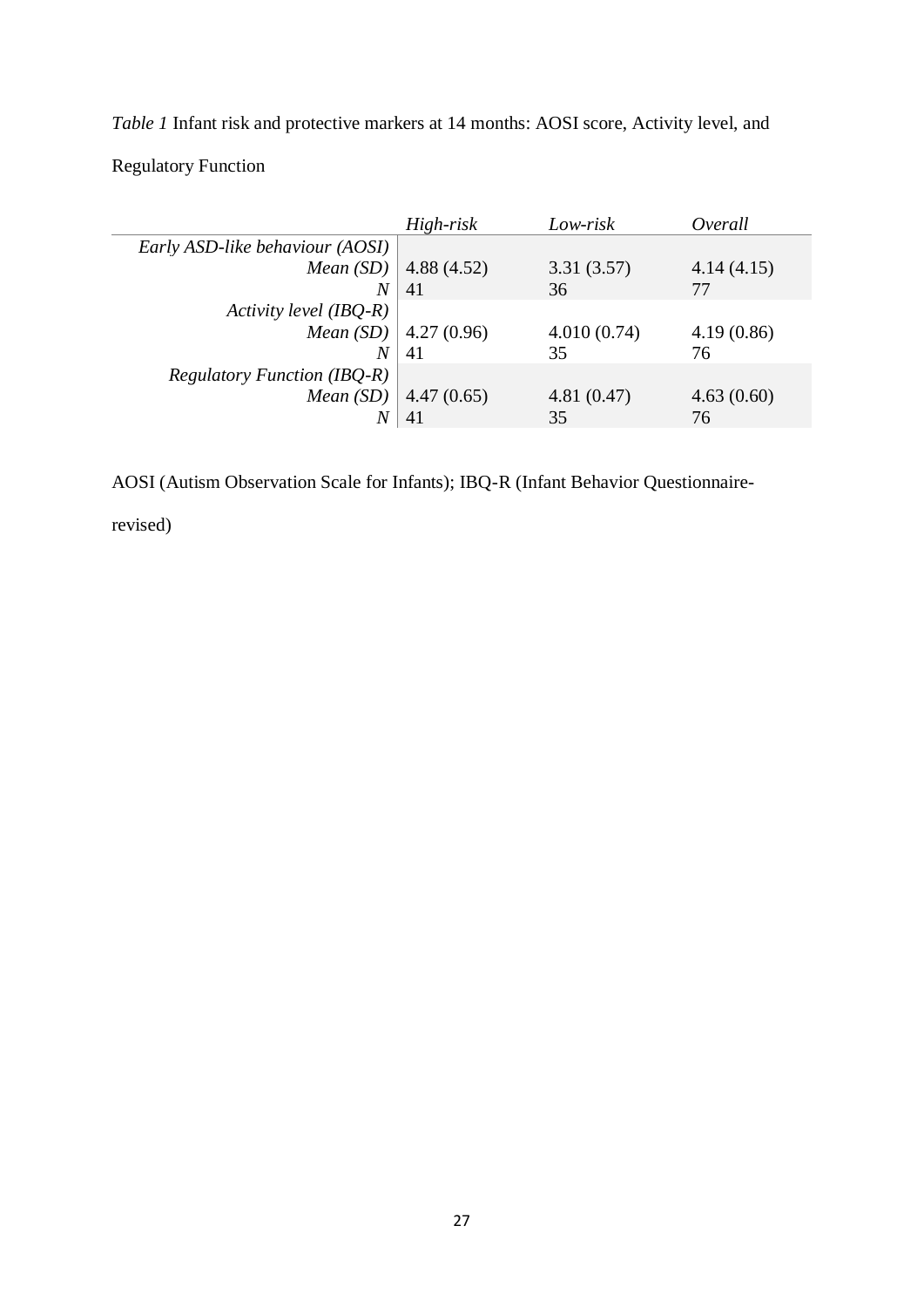|                                       | High-risk                                 | Low-risk      | Overall       |
|---------------------------------------|-------------------------------------------|---------------|---------------|
| ASD traits (SRS-2)                    |                                           |               |               |
| <i>Mean</i> $(SD)$                    | 59.27 (19.63)                             | 45.49 (5.82)  | 52.57(16.11)  |
| N                                     | 37                                        | 35            | 72            |
| <b>ADHD</b> Inattention (Conners 3)   |                                           |               |               |
|                                       | <i>Mean</i> ( <i>SD</i> )   57.07 (13.95) | 51.22 (9.40)  | 54.33 (12.32) |
| N                                     | 42                                        | 37            | 79            |
| <b>ADHD Hyperactivity (Conners 3)</b> |                                           |               |               |
| <i>Mean</i> $(SD)$                    | 59.26 (16.59)                             | 52.16 (11.58) | 55.94 (14.81) |
| $\overline{N}$                        | 42                                        | 37            | 79            |
| Callous Unemotional Traits (ICU)      |                                           |               |               |
| <i>Mean</i> $(SD)$                    | 21.83 (11.27)                             | 18.09 (5.96)  | 20.17(9.4)    |
|                                       | 40                                        | 32            | 72            |

*Table 2* ASD, ADHD and CU traits at 7 years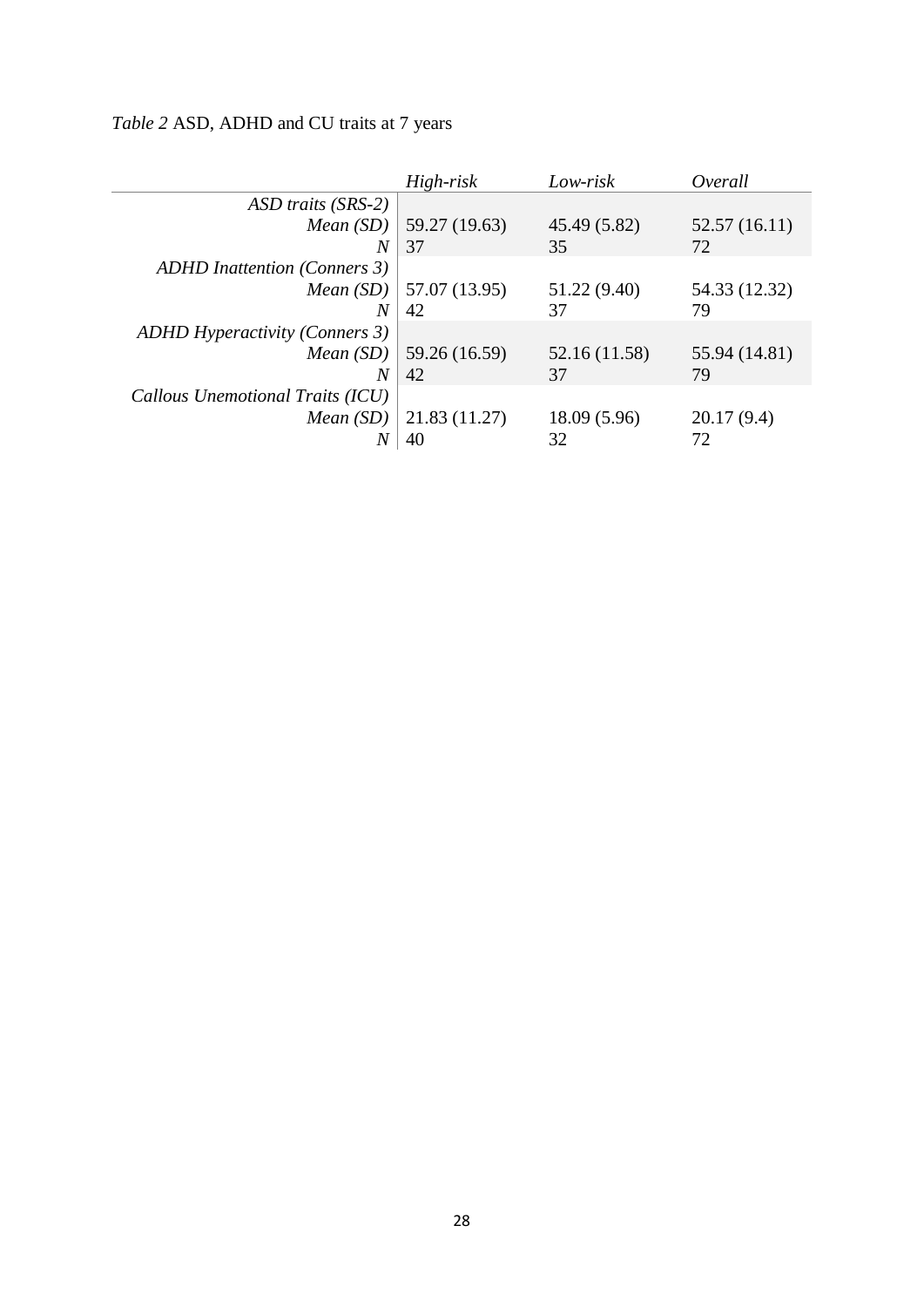## *References*

- Auerbach, J. G., Berger, A., Atzaba‐Poria, N., Arbelle, S., Cypin, N., Friedman, A., & Landau, R. (2008). Temperament at 7, 12, and 25 months in children at familial risk for ADHD. *Infant and Child Development: An International Journal of Research and Practice*, *17*(4), 321-338.
- Bedford, R., Pickles, A., Gliga, T., Elsabbagh, M., Charman, T., Johnson, M. H., & BASIS Team. (2014). Additive effects of social and non‐social attention during infancy relate to later autism spectrum disorder. *Developmental Science*, *17*(4), 612-620.
- Bedford, R., Pickles, A., Sharp, H., Wright, N., & Hill, J. (2015). Reduced face preference in infancy: A developmental precursor to callous-unemotional traits?. *Biological psychiatry*, *78*(2), 144-150.
- Bedford, R., Gliga, T., Shephard, E., Elsabbagh, M., Pickles, A., Charman, T., & Johnson, M. H. (2017). Neurocognitive and observational markers: prediction of autism spectrum disorder from infancy to mid-childhood. *Molecular autism*, *8*(1), 49.
- Blair, R. J. R. (2007). The amygdala and ventromedial prefrontal cortex in morality and psychopathy. *Trends in cognitive sciences*, *11*(9), 387-392.
- Bridgett, D. J., Gartstein, M. A., Putnam, S. P., Lance, K. O., Iddins, E., Waits, R., ... & Lee, L. (2011). Emerging effortful control in toddlerhood: The role of infant orienting/regulation, maternal effortful control, and maternal time spent in caregiving activities. *Infant Behavior and Development*, *34*(1), 189-199.
- Brian, J., Bryson, S. E., Garon, N., Roberts, W., Smith, I. M., & Szatmari, P. (2008). Clinical assessment of autism in high-risk 18-month-olds. *Autism, 12,* 433–456.
- Brian, J., Bryson, S.E., Smith, I.M., Roberts, W., Roncadin, C., Szatmari, R., & Zwaigenbaum, L. (2015). Stability and change in autism spectrum disorder diagnosis from age 3 to middle childhood in a high-risk sibling cohort. *Autism, published online ahead of print Dec 15.* doi:10.1177/1362361315614979.
- Bryson, S. E., Zwaigenbaum, L., McDermott, C., Rombough, V., & Brian, J. (2008). The Autism Observation Scale for Infants: scale development and reliability data. *Journal of autism and developmental disorders*, *38*(4), 731-738.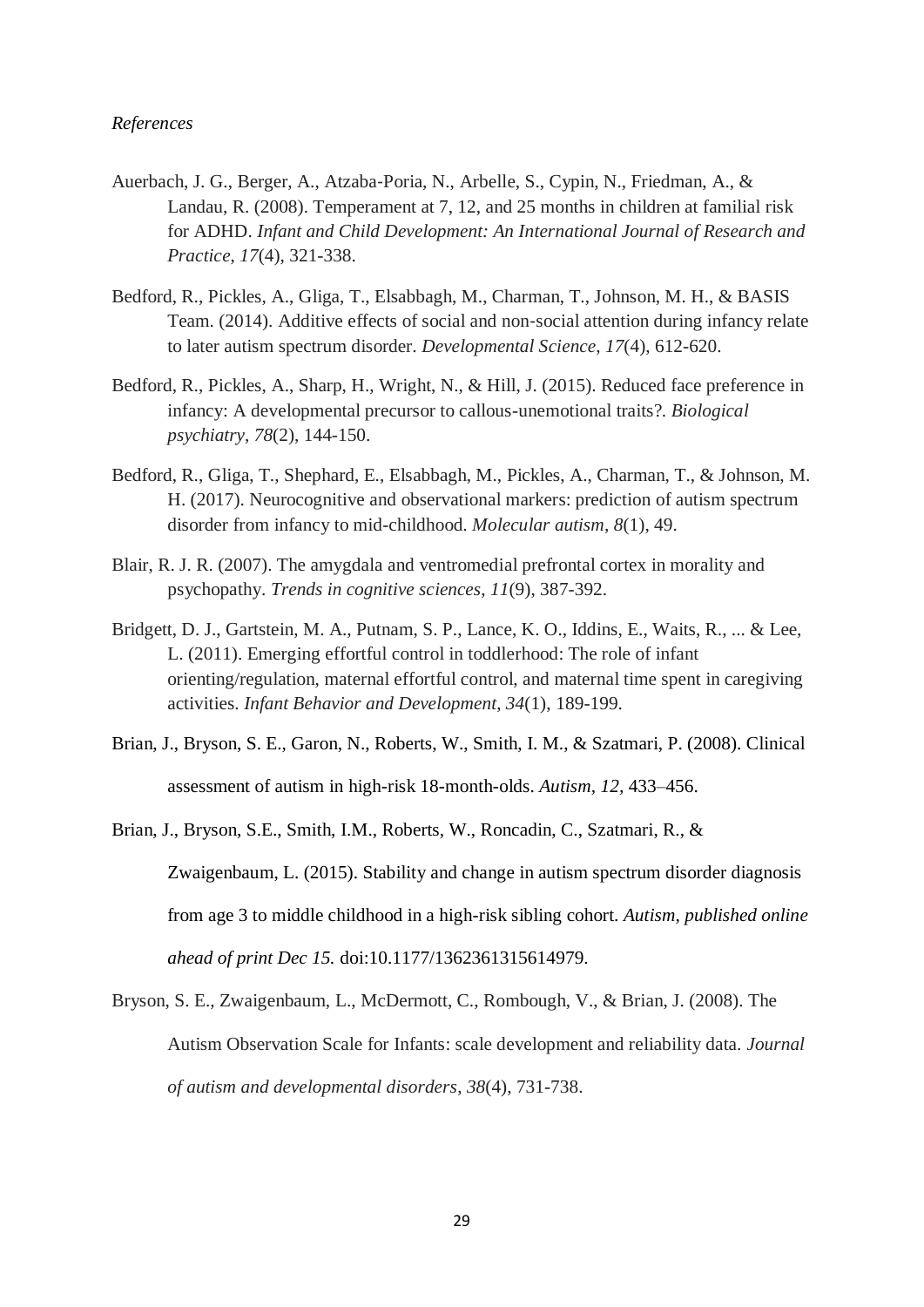Carter Leno, V., Charman, T., Pickles, A., Jones, C. R., Baird, G., Happe, F., & Simonoff, E. (2015). Callous–unemotional traits in adolescents with autism spectrum disorder. *The British Journal of Psychiatry*, *207*(5), 392-399.

- Chhabildas, N., Pennington, B. F., & Willcutt, E. G. (2001). A comparison of the neuropsychological profiles of the DSM-IV subtypes of ADHD. *Journal of abnormal child psychology*, *29*(6), 529-540.
- Clark C, Prior M, Kinsella G. The relationship between executive function abilities, adaptive behaviour, and academic achievement in children with externalising behaviour problems. Journal of Child Psychology and Psychiatry. 2002;43:785–796
- Cleckley, H. (1941). The mask of sanity: An attempt to reinterpret the so-called psychopathic personality (1st ed.). Oxford: Oxford University Press.
- Clifford, S. M., Hudry, K., Elsabbagh, M., Charman, T., Johnson, M. H., & Team, B. (2013). Temperament in the First 2 Years of Life in Infants at High-Risk for Autism Spectrum Disorders. *Journal of Autism and Developmental Disorders, 43*(3), 673-686. doi:10.1007/s10803-012-1612-y
- Constantino, J.N. (2012). *Social Responsiveness Scale, Second Edition (SRS-2).* Los Angeles, CA: Western Psychological Services.
- Craig, F., Margari, F., Legrottaglie, A. R., Palumbi, R., De Giambattista, C., & Margari, L. (2016). A review of executive function deficits in autism spectrum disorder and attention-deficit/hyperactivity disorder. *Neuropsychiatric disease and treatment*, *12*, 1191.
- Cuthbert, B. N., & Insel, T. R. (2013). Toward the future of psychiatric diagnosis: the seven pillars of RDoC. *BMC medicine*, *11*(1), 126.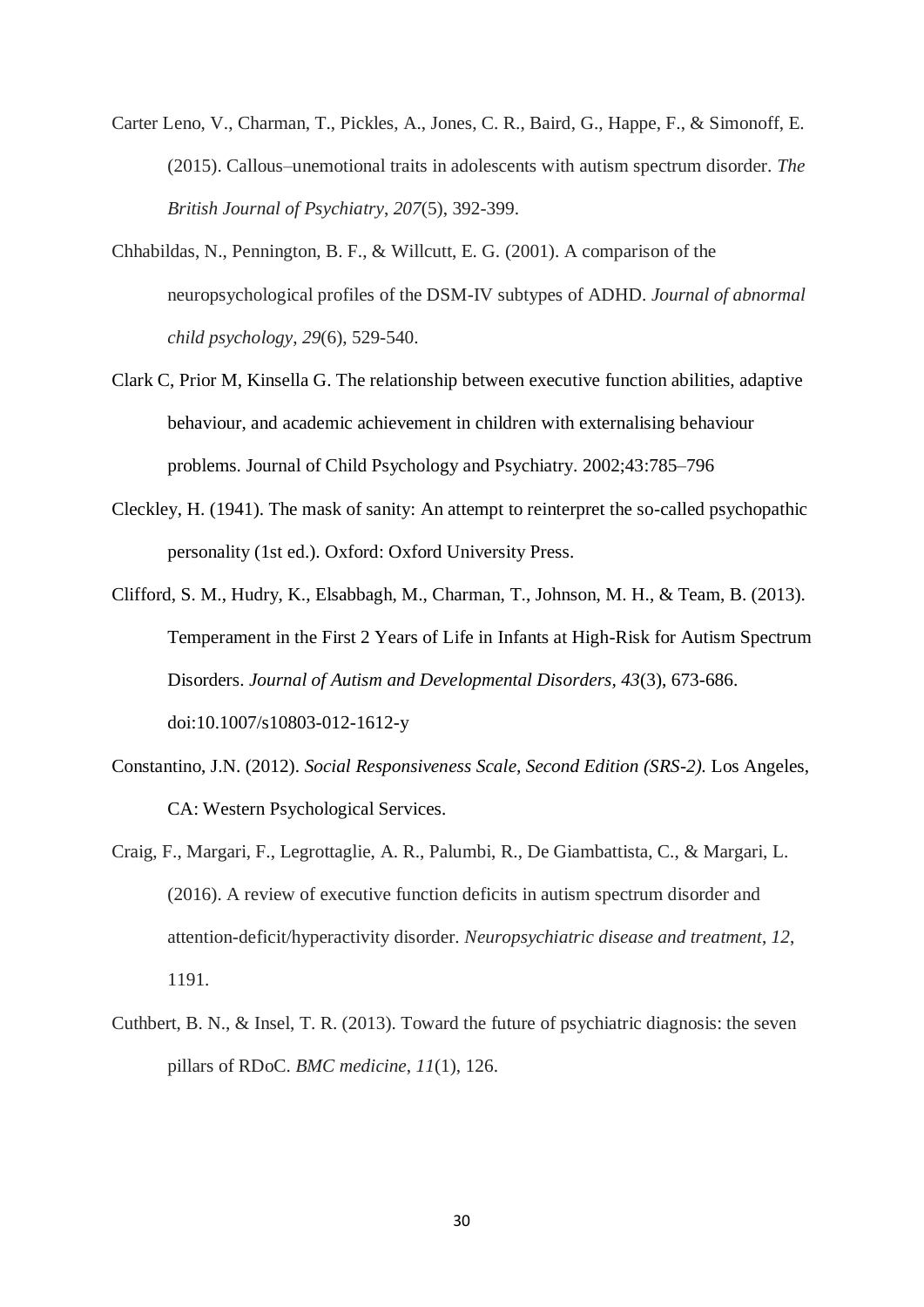Demetriou, E. A., Lampit, A., Quintana, D. S., Naismith, S. L., Song, Y. J. C., Pye, J. E., . . . Guastella, A. J. (2017). Autism spectrum disorders: a meta-analysis of executive function. *Mol Psychiatry*. doi:10.1038/mp.2017.75

Diamond, A. (2013). Executive functions. *Annual review of psychology*, *64*, 135-168.

- Diamond, A., & Lee, K. (2011). Interventions shown to aid executive function development in children 4 to 12 years old. *Science*, *333*(6045), 959-964.
- Einziger, T., Levi, L., Zilberman-Hayun, Y., Auerbach, J. G., Atzaba-Poria, N., Arbelle, S., & Berger, A. (2018). Predicting ADHD symptoms in adolescence from early childhood temperament traits. *Journal of abnormal child psychology*, *46*(2), 265-276.
- Erickson, N. L., Gartstein, M. A., & Beauchaine, T. P. (2017). Infant Predictors of Toddler Effortful Control: A Multi‐method Developmentally Sensitive Approach. *Infant and Child Development*, *26*(2), e1971.

Frick, P.J., 2004. The Inventory of Callous-Unemotional Traits. University of New Orleans.

- Gammer, I., Bedford, R., Elsabbagh, M., Garwood, H., Pasco, G., Tucker, L., ... & BASIS Team. (2015). Behavioural markers for autism in infancy: Scores on the Autism Observational Scale for Infants in a prospective study of at-risk siblings. *Infant Behavior and Development*, *38*, 107-115.
- Garon, N., Zwaigenbaum, L., Bryson, S. E., Smith, I. M., Brian, J., Roncadin, C., . . . Roberts, W. (2016). Temperament and its Association with Autism Symptoms in a High-risk Population. *Journal of Abnormal Child Psychology, 44*(4), 757-769. doi:10.1007/s10802-015-0064-1
- Gartstein, M. A., & Rothbart, M. K. (2003). Studying infant temperament via the revised infant behavior questionnaire. *Infant Behavior and Development*, *26*(1), 64-86.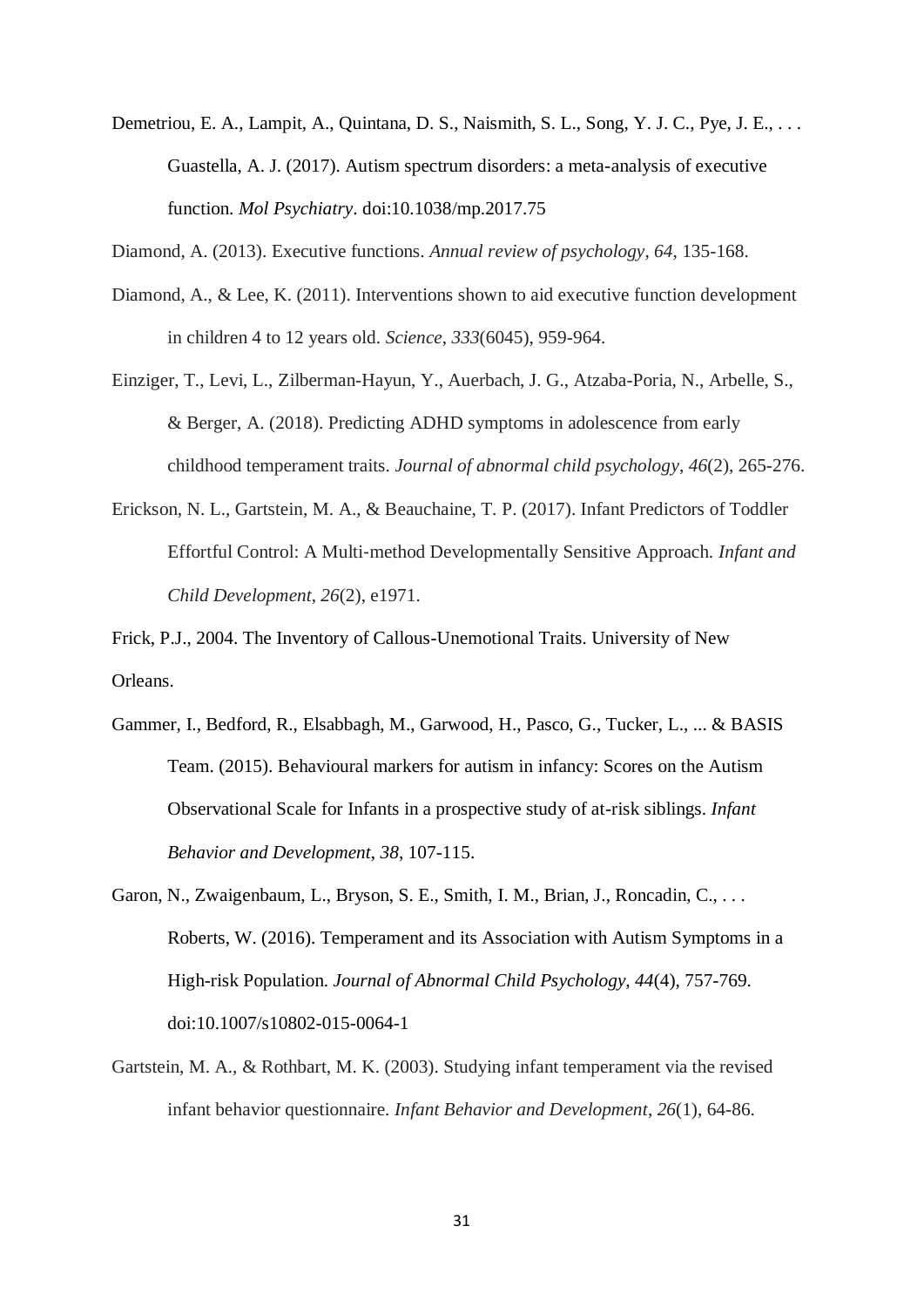- Gartstein, M. A., Slobodskaya, H. R., Putnam, S. P., & Kinsht, I. A. (2009). A cross-cultural study of infant temperament: Predicting preschool effortful control in the United States of America and Russia. *European Journal of Developmental Psychology*, *6*(3), 337-364.
- Gilotty, L., Kenworthy, L., Sirian, L., Black, D. O., & Wagner, A. E. (2002). Adaptive skills and executive function in autism spectrum disorders. *Child Neuropsychology*, *8*(4), 241-248.
- Gliga, T., Jones, E. J., Bedford, R., Charman, T., & Johnson, M. H. (2014). From early markers to neuro-developmental mechanisms of autism. *Developmental Review*, *34*(3), 189-207.
- Gliga, T., Smith, T. J., Likely, N., Charman, T., & Johnson, M. H. (2018). Early visual foraging in relationship to familial risk for autism and hyperactivity/inattention. *Journal of attention disorders*, *22*(9), 839-847.
- Goodman, R., Ford, T., Richards, H., Gatward, R., & Meltzer, H. (2000). The Development and Well-Being Assessment: Description and initial validation of an integrated assessment of child and adolescent psychopathology. *The Journal of Child Psychology and Psychiatry and Allied Disciplines*, *41*(05), 645–655.
- Hare, R. D. (2003). Hare Psychopathy Checklist—Revised (PCL-R): Technical manual (2nd ed.). Toronto: Multi-Health Systems.
- Hendry, A., Jones, E. J., & Charman, T. (2016). Executive function in the first three years of life: Precursors, predictors and patterns. *Developmental Review*, *42*, 1-33.
- Hendry, A., Jones, E. J., Bedford, R., Gliga, T., Charman, T., & Johnson, M. H. (2018). Developmental change in look durations predicts later effortful control in toddlers at familial risk for ASD. *Journal of neurodevelopmental disorders*, *10*(1), 3.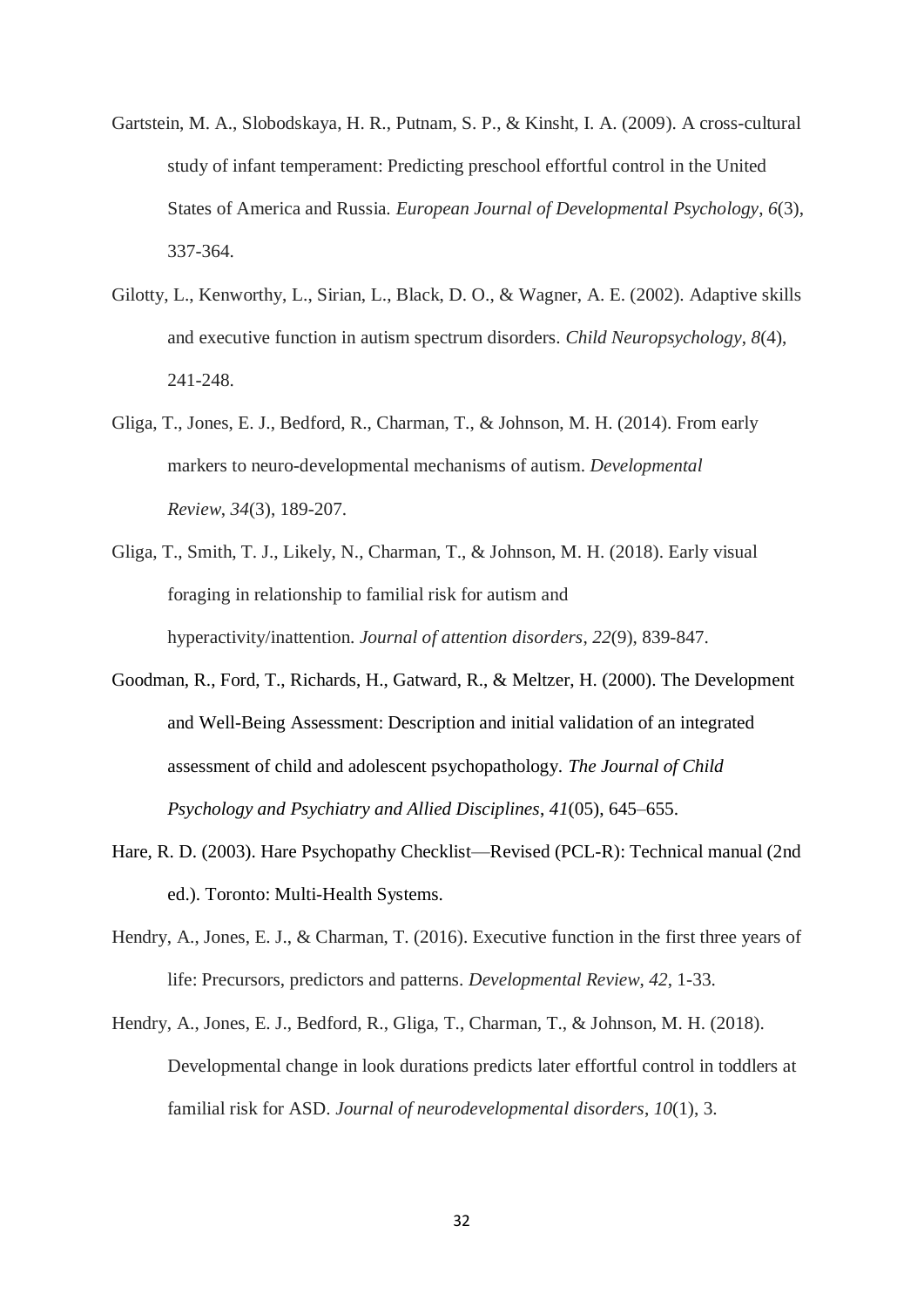- Hus, V., Bishop, S., Gotham, K., Huerta, M., & Lord, C. (2013). Factors influencing scores on the social responsiveness scale. *Journal of Child Psychology and Psychiatry*, *54*(2), 216-224.
- Johnson, M. H. (2012). Executive function and developmental disorders: the flip side of the coin. *Trends in Cognitive Sciences*, *16*(9), 454-457.
- Johnson, M. H., Gliga, T., Jones, E., & Charman, T. (2015). Annual Research Review: Infant development, autism, and ADHD–early pathways to emerging disorders. *Journal of Child Psychology and Psychiatry*, *56*(3), 228-247.
- Jones, E. J., Gliga, T., Bedford, R., Charman, T., & Johnson, M. H. (2014). Developmental pathways to autism: a review of prospective studies of infants at risk. *Neuroscience & Biobehavioral Reviews*, *39*, 1-33.
- Lapierre, D., Braun, C. M., & Hodgins, S. (1995). Ventral frontal deficits in psychopathy: Neuropsychological test findings. *Neuropsychologia, 33*(2), 139-151.
- Le Couteur A, Lord C, Rutter M. *The Autism Diagnostic Interview-Revised (ADI-R).* (2003) Los Angeles: Western Psychological Services.
- Livingston, L. A., & Happé, F. (2017). Conceptualising compensation in neurodevelopmental disorders: reflections from autism spectrum disorder. *Neuroscience & Biobehavioral Reviews*, *80*, 729-742.
- Lord, C., Risi, S., Lambrecht, L., Cook, E. H. Jr., Leventhal, B. L., DiLavore, P. C., Rutter M. (2000) The Autism Diagnostic Observation Schedule—Generic: a standard measure of social and communication deficits associated with the spectrum of autism. *Journal of Autism and Developmental Disorders,* 30(3):205–23.
- Lord, C., Rutter, M., DiLavore, P., Risi, S., Gotham, K., & Bishop, S. (2012). Autism Diagnostic Observation Schedule Second Edition (ADOS-2) Manual (Part 1):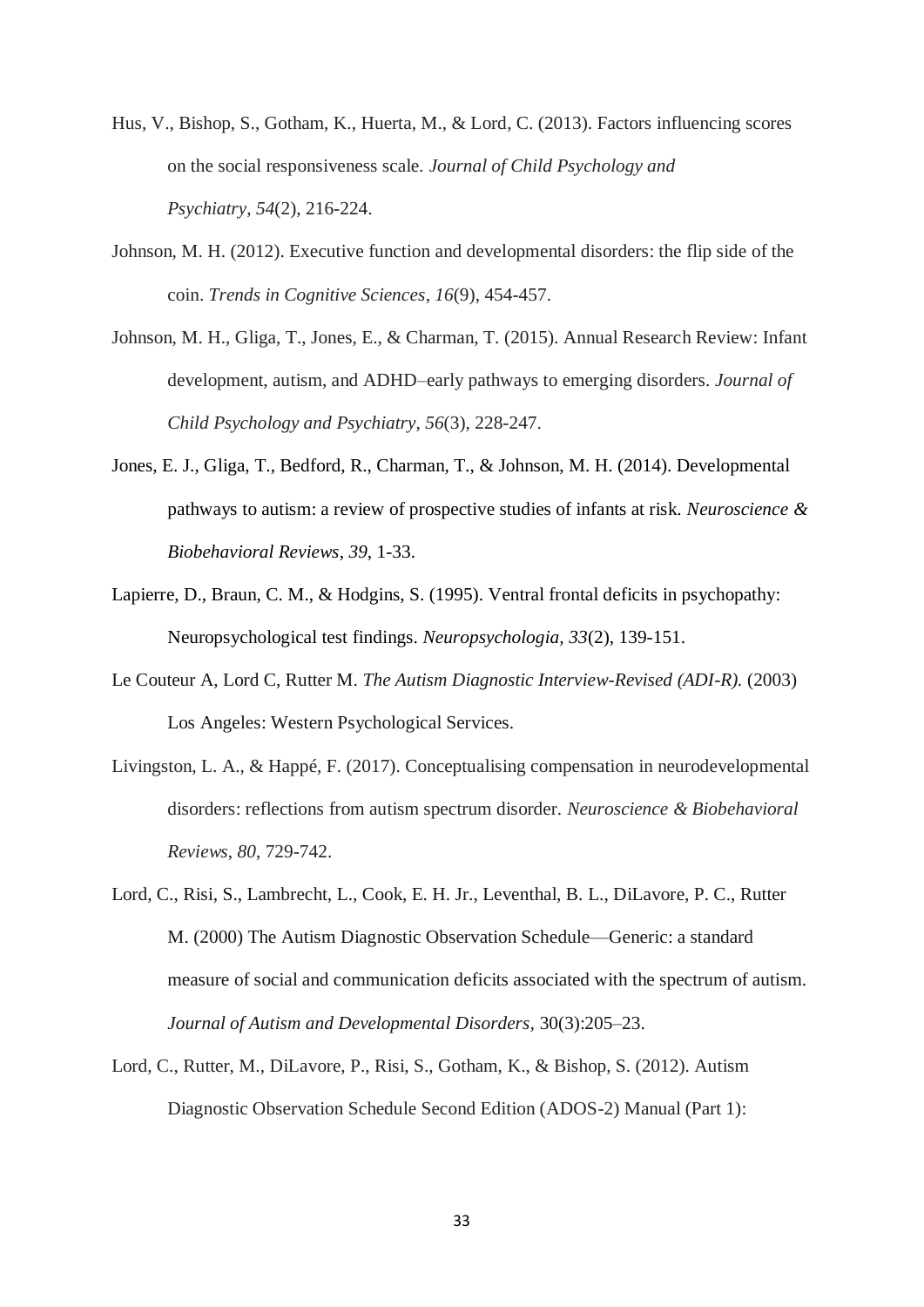Modules 1–4. *Torrance, CA: Western Psychological Services*.Mills-Koonce et al., 2015

- Messinger, D., Young, G. S., Ozonoff, S., Dobkins, K., Carter, A., Zwaigenbaum, L., ... & Hutman, T. (2013). Beyond autism: a baby siblings research consortium study of high-risk children at three years of age. *Journal of the American Academy of Child & Adolescent Psychiatry*, *52*(3), 300-308.
- Miller, M., Iosif, A. M., Young, G. S., Hill, M., Phelps Hanzel, E., Hutman, T., ... & Ozonoff, S. (2016). School-age outcomes of infants at risk for autism spectrum disorder. *Autism Research*, *9*(6), 632-642.
- Mullen, E. M. (1995). Mullen scales of early learning. Circle Pines: American Guidance Service.
- Mundy, P. C., Henderson, H. A., Inge, A. P., & Coman, D. C. (2007). The modifier model of autism and social development in higher functioning children. *Research and Practice for Persons with Severe Disabilities: the journal of TASH*, *32*(2), 124.
- Nigg, J.T. et al. (2005) Causal heterogeneity in attention-deficit/ hyperactivity disorder: do we need neuropsychologically impaired subtypes? Biol. Psychiatry 57, 1224–1230
- O'Nions, E., Tick, B., Rijsdijk, F., Happé, F., Plomin, R., Ronald, A., & Viding, E. (2015). Examining the genetic and environmental associations between autistic social and communication deficits and psychopathic callous-unemotional traits. *PloS one*, *10*(9), e0134331.
- Ozonoff S, Young GS, Carter A, Messinger D, Yirmiya N, Zwaigenbaum L, Stone WL. Recurrence risk for autism spectrum disorders: a Baby Siblings Research Consortium study. Pediatrics. 2011;128(3):e488–95.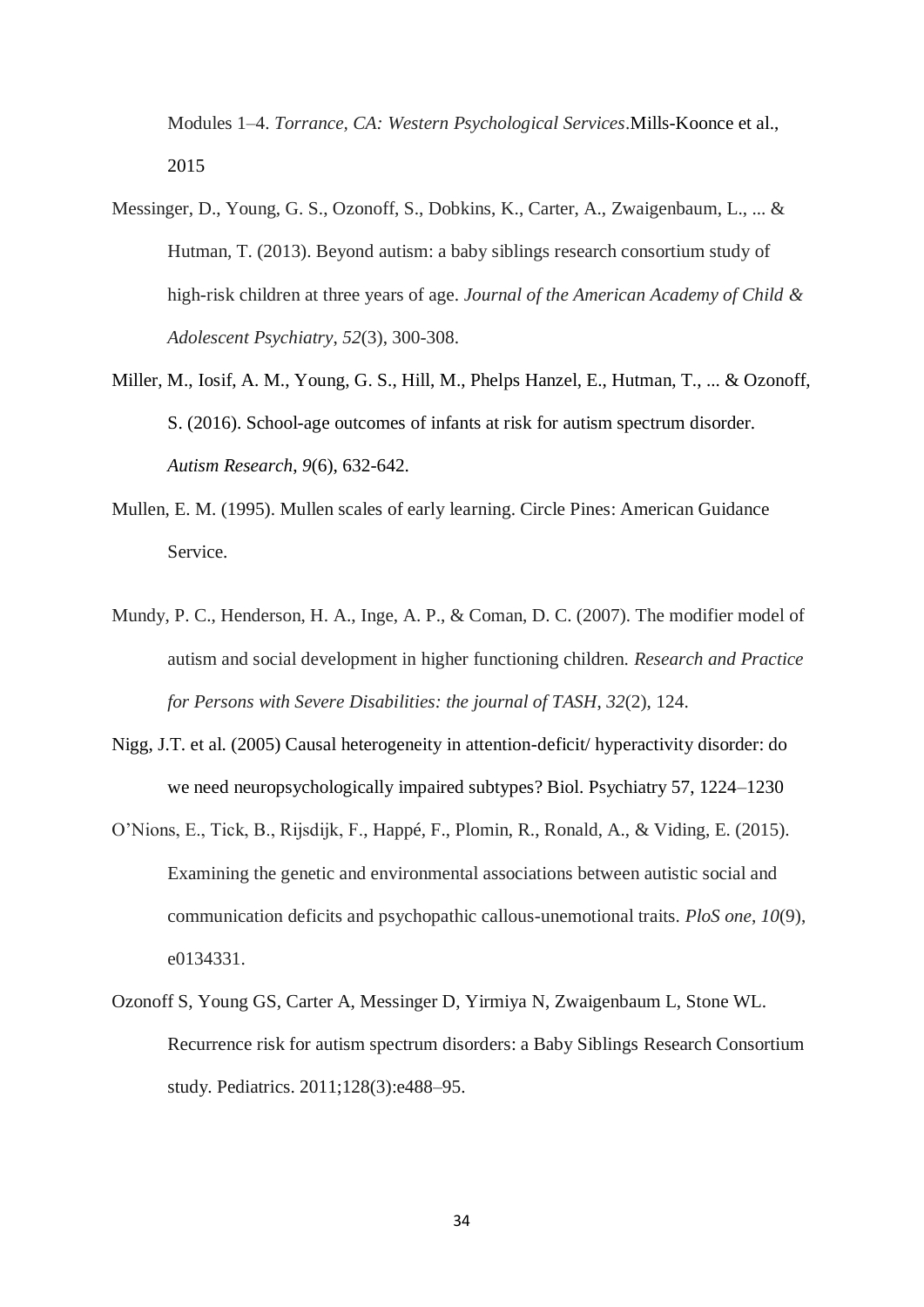- Putnam, S. P., Gartstein, M. A., & Rothbart, M. K. (2006). Measurement of fine-grained aspects of toddler temperament: The Early Childhood Behavior Questionnaire. *Infant Behavior and Development*, *29*(3), 386-401.
- Putnam, S. P., Rothbart, M. K., & Gartstein, M. A. (2008). Homotypic and heterotypic continuity of fine‐grained temperament during infancy, toddlerhood, and early childhood. *Infant and Child Development: An International Journal of Research and Practice*, *17*(4), 387-405.
- Putnam (2018, October 22). *Mary Rothbart's Temperament Questionnaires*. Retrieved from [https://research.bowdoin.edu/rothbart-temperament-questionnaires/frequently-asked](https://research.bowdoin.edu/rothbart-temperament-questionnaires/frequently-asked-questions/#Answer7)[questions/#Answer7](https://research.bowdoin.edu/rothbart-temperament-questionnaires/frequently-asked-questions/#Answer7)
- Rogers, J., Viding, E., Blair, R. J., Frith, U., Happe, F. (2006). Autism spectrum disorder and psychopathy: shared cognitive underpinnings or double hit? *Psychological Medicine, 36,* 1789–1798.
- Rommelse, N. N., Franke, B., Geurts, H. M., Hartman, C. A., & Buitelaar, J. K. (2010). Shared heritability of attention-deficit/hyperactivity disorder and autism spectrum disorder. *European child & adolescent psychiatry*, *19*(3), 281-295.
- Rommelse, N.N.J., Geurts, H.M., Franke, B., Buitelaar, J.K. and Hartman, C.A. (2011). A review on cognitive and brain endophenotypes that may be common in autism spectrum disorder and attention-deficit/hyperactivity disorder and facilitate the search for pleiotropic genes. *Neuroscience and Biobehavioral Reviews, 35*, 1363-1396.
- Ross, S. R., Benning, S. D., & Adams, Z. (2007). Symptoms of executive dysfunction are endemic to secondary psychopathy: An examination in criminal offenders and noninstitutionalized young adults. *Journal of personality disorders*, *21*(4), 384-399.
- Rothbart, M. K., Sheese, B. E., Rueda, M. R., & Posner, M. I. (2011). Developing mechanisms of self-regulation in early life. *Emotion review*, *3*(2), 207-213.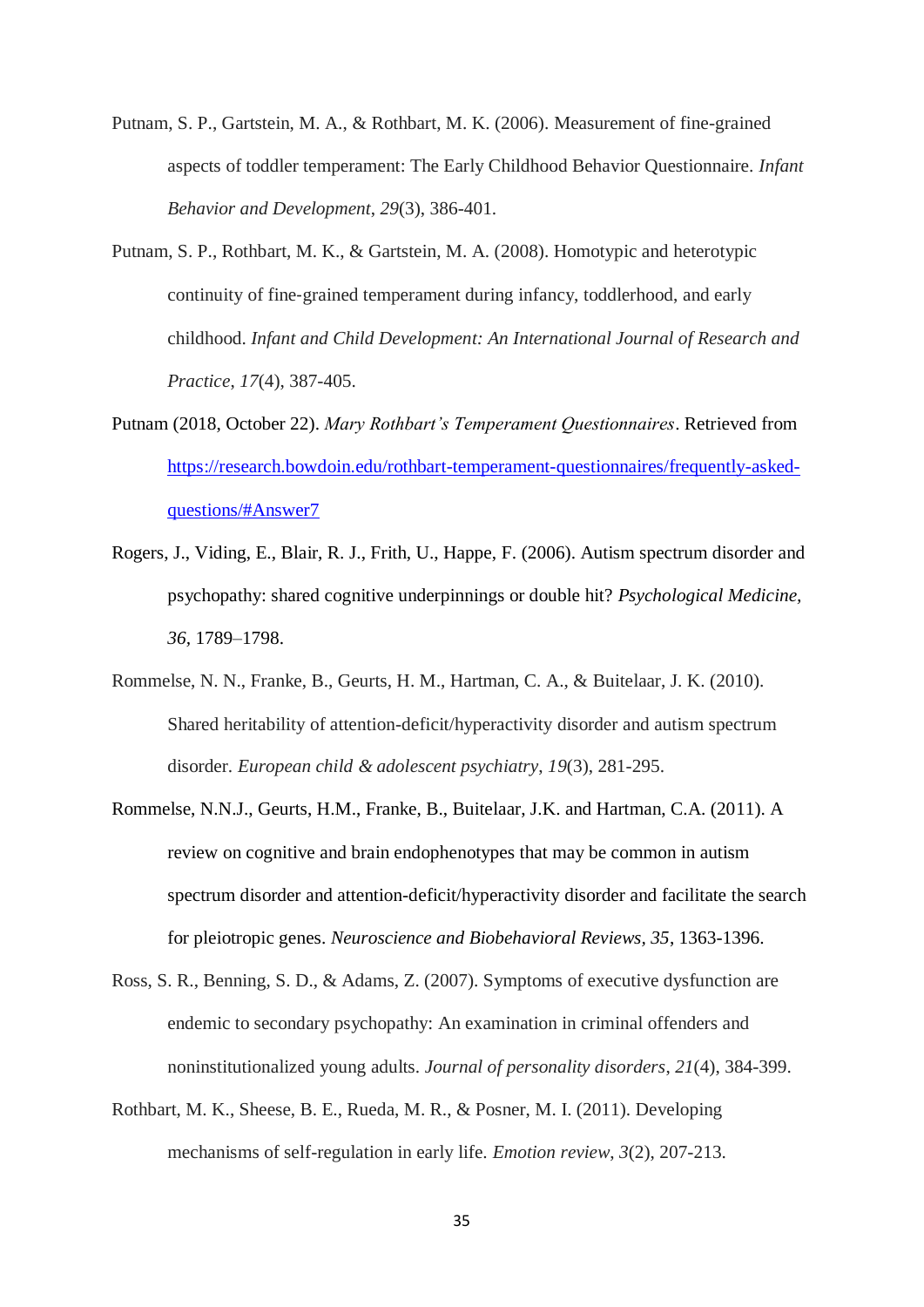- Rutter, M., Bailey, A., & Lord, C. (2003). *The social communication questionnaire: Manual*. Los Angeles, CA: Western Psychological Services.
- Schmitz, M., Cadore, L., Paczko, M., Kipper, L., Chaves, M., Rohde, L. A., ... & Knijnik, M. (2002). Neuropsychological performance in DSM-IV ADHD subtypes: An exploratory study with untreated adolescents. *The Canadian Journal of Psychiatry*, *47*(9), 863-869.
- Shephard, E., Milosavljevic, B., Pasco, G., Jones, E.J.H, Gliga, T., Happe., F., Johnson, M.H., Charman, T. & The BASIS Team. (2017). Mid-childhood outcomes of infant siblings at familial high-risk of autism spectrum disorder. *Autism Research.* doi: 10.1002/aur.1733
- Shephard, E., Bedford, R., Milosavljevic, B., Gliga, T., Jones, E. J., Pickles, A., ... & Bolton, P. (2018). Early developmental pathways to childhood symptoms of attention‐deficit hyperactivity disorder, anxiety and autism spectrum disorder. *Journal of Child Psychology and Psychiatry*.
- Simonoff, E., Pickles, A., Charman, T., Chandler, S., Loucas, T., & Baird, G. (2008). Psychiatric disorders in children with autism spectrum disorders: prevalence, comorbidity, and associated factors in a population-derived sample. *Journal of the American Academy of Child & Adolescent Psychiatry*, *47*(8), 921-929.
- Snyder, H. R., Miyake, A., & Hankin, B. L. (2015). Advancing understanding of executive function impairments and psychopathology: bridging the gap between clinical and cognitive approaches. *Frontiers in psychology*, *6*, 328.
- Sparrow, S. S., Cicchetti, D. V., & Balla, D. A. (2005). Vineland Adaptive Behavior Scales (2nd ed.). Oxford: NCS Pearson Inc.

StataCorp (2013). *Stata Statistical Software: Release13*. College Station,TX: StataCorp LP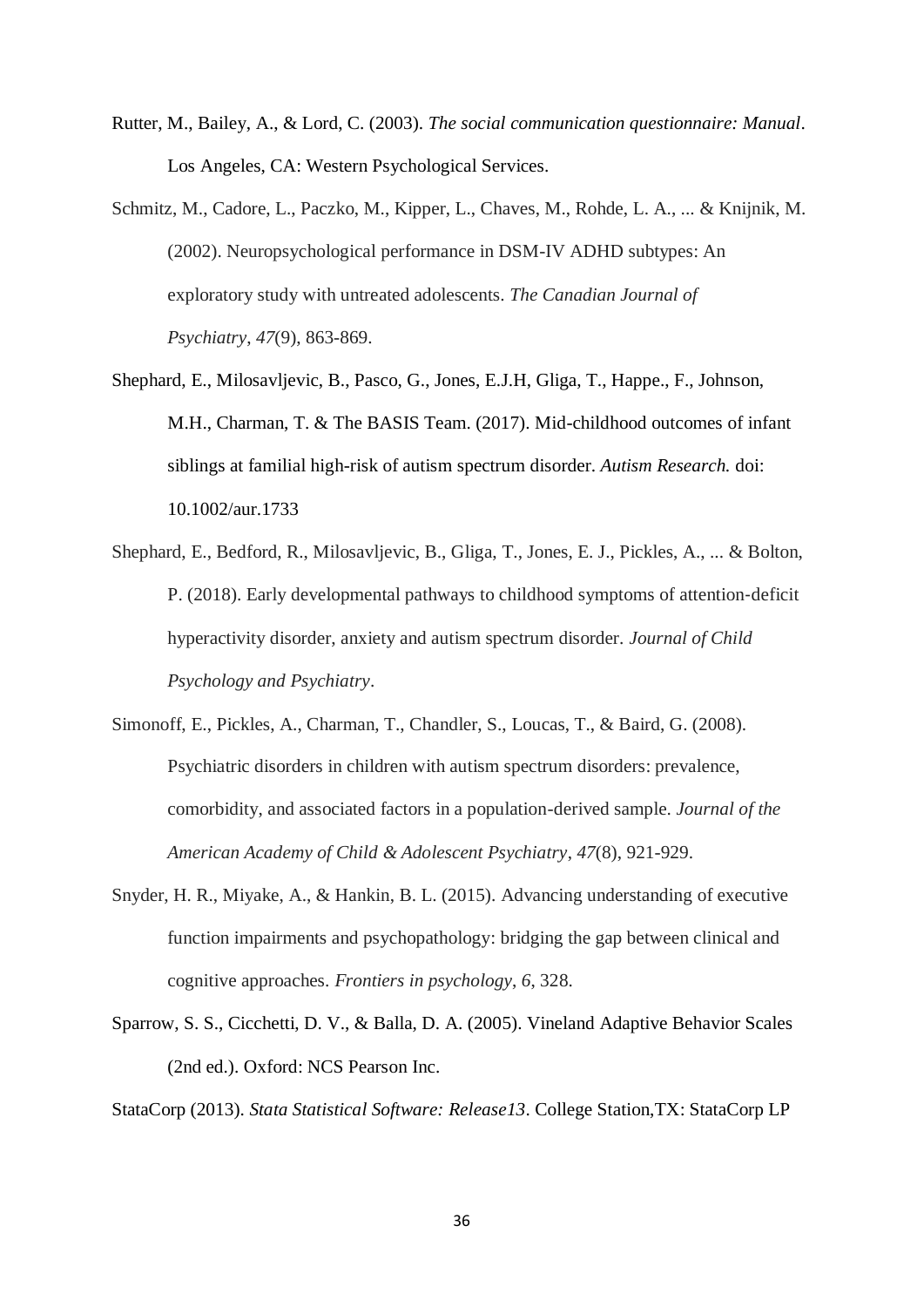- Taylor, M. J., Charman, T., Robinson, E. B., Plomin, R., Happé, F., Asherson, P., & Ronald, A. (2013). Developmental associations between traits of autism spectrum disorder and attention deficit hyperactivity disorder: a genetically informative, longitudinal twin study. *Psychological Medicine*, *43*(8), 1735-1746
- Tye et al., 2014 Tye, C., Asherson, P., Ashwood, K. L., Azadi, B., Bolton, P., & McLoughlin, G. (2014). Attention and inhibition in children with ASD, ADHD and co-morbid ASD+ ADHD: an event-related potential study. *Psychological medicine*, *44*(5), 1101- 1116.
- Tye, C., Bedford, R., Asherson, P., Ashwood, K. L., Azadi, B., Bolton, P., & McLoughlin, G. (2017). Callous-unemotional traits moderate executive function in children with ASD and ADHD: a pilot event-related potential study. *Developmental cognitive neuroscience*, *26*, 84-90.
- Wallace, G. L., Yerys, B. E., Peng, C., Dlugi, E., Anthony, L. G., & Kenworthy, L. (2016). Assessment and Treatment of Executive Function Impairments in Autism Spectrum Disorder: An Update. . *International Review of Research in Developmental Disabilities, 51*, 85-122.
- Wass, S. V. (2015). Applying cognitive training to target executive functions during early development. *Child Neuropsychology*, *21*(2), 150-166.
- Wechsler, D. (2011). *WASI-II: Wechsler abbreviated scale of intelligence*. New York, NY: Psychological Corporation.
- Weinberg, M. K., Tronick, E. Z., Cohn, J. F., & Olson, K. L. (1999). Gender differences in emotional expressivity and self-regulation during early infancy. *Developmental psychology*, *35*(1), 175.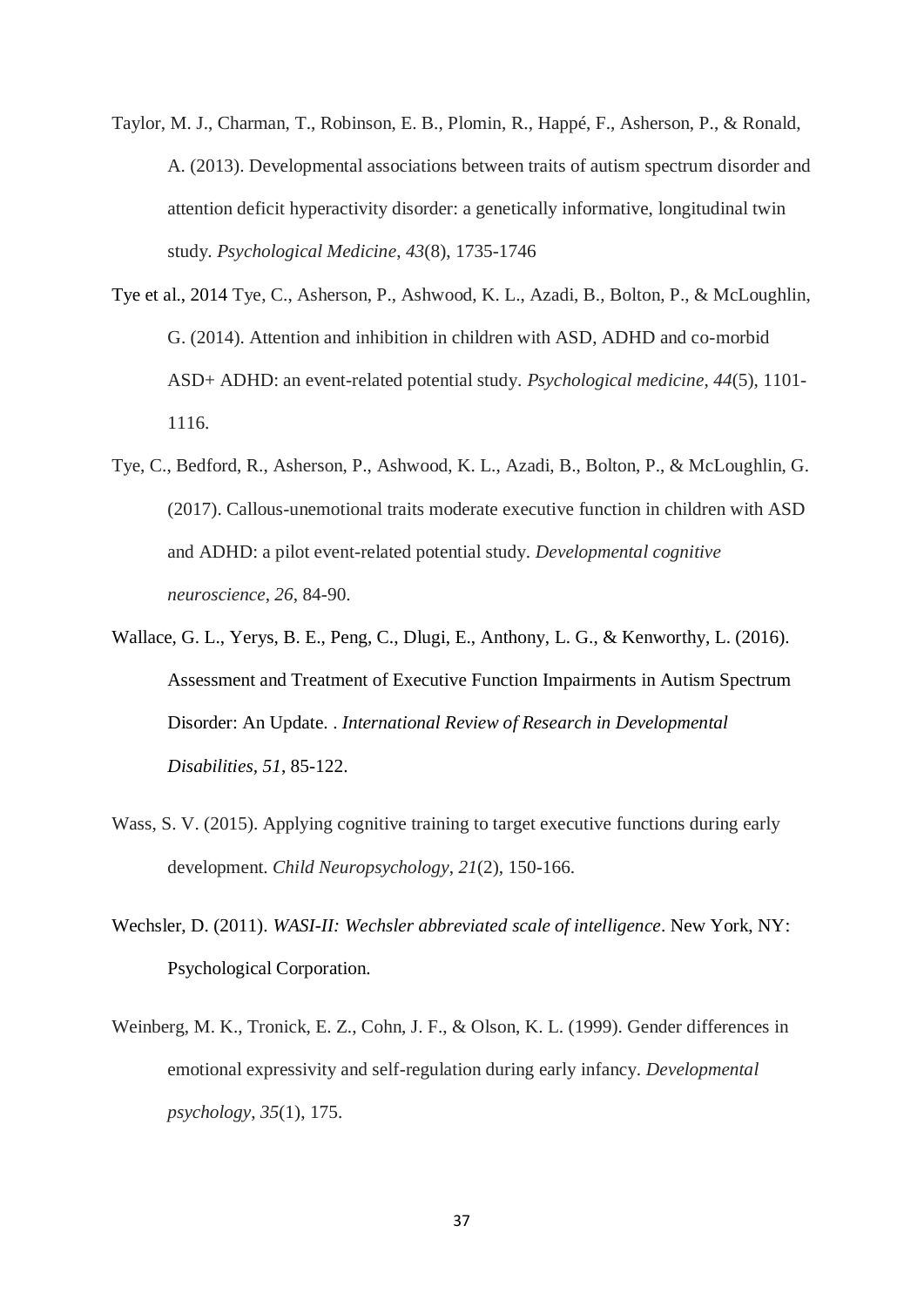- Willcutt, E. G., Doyle, A. E., Nigg, J. T., Faraone, S. V., & Pennington, B. F. (2005). Validity of the executive function theory of attention-deficit/hyperactivity disorder: a meta-analytic review. *Biological psychiatry*, *57*(11), 1336-1346.
- Zwaigenbaum, L., Bryson, S., Rogers, T., Roberts, W., Brian, J., & Szatmari, P. (2005). Behavioral manifestations of autism in the first year of life. *International journal of developmental neuroscience*, *23*(2), 143-152.